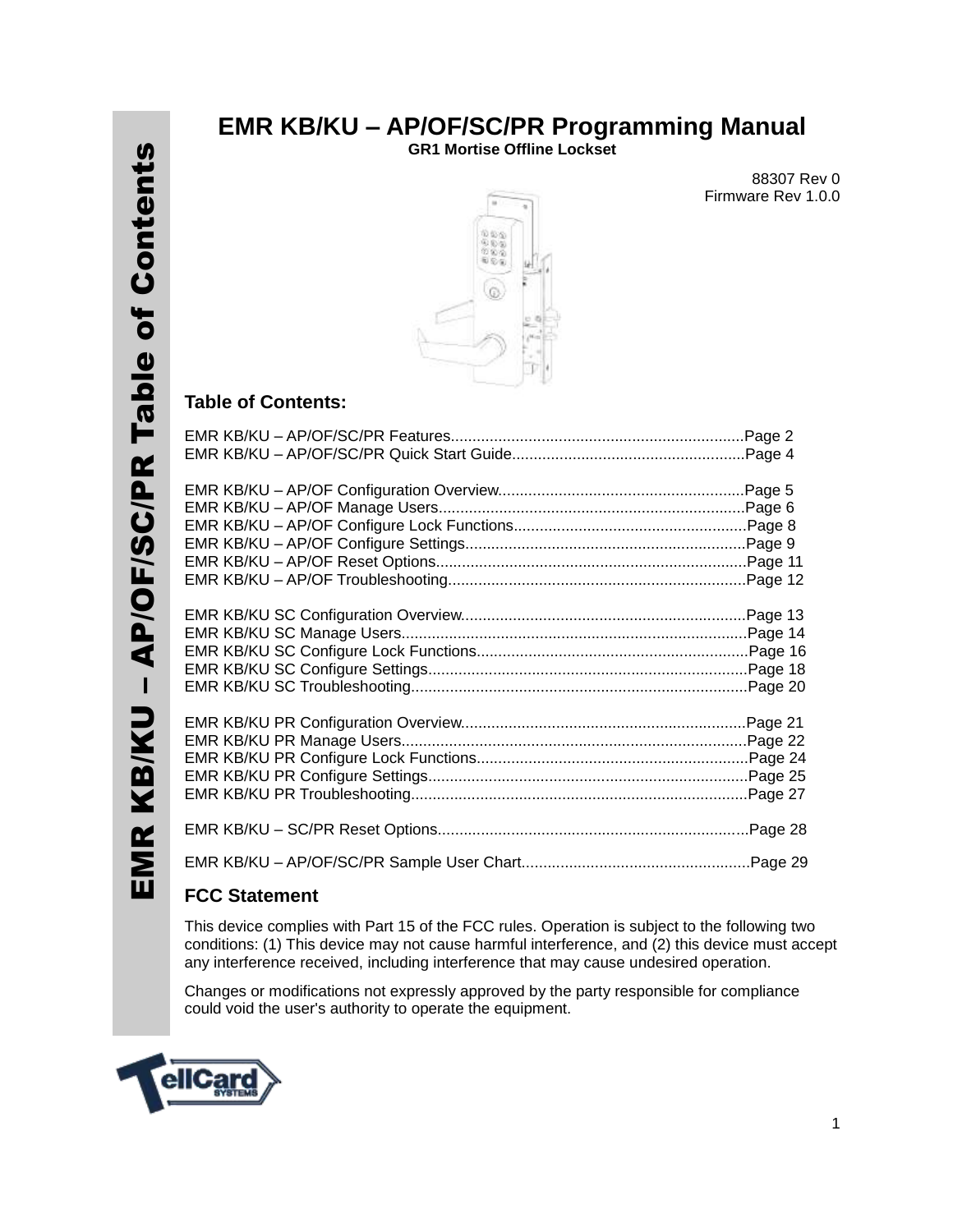#### **Lockset Features**

- 100 users plus one master code
- Change function of lock electronically
- Emergency Lockdown
- EMR KB/KU AP/OF: Relock
- EMR KB/KU SC:
	- o Storeroom (Relock)
	- o Classroom (Passage Toggle)
	- o Classroom (Passage Toggle) Timer
	- o Permanent Passage
- EMR KB/KU PR:
	- o Faculty Privacy (Relock)
	- o Service Station (Passage Toggle)
	- o Service Station (Passage Toggle) Timer
- Power options:
	- o Battery operated with 4 AA Alkaline batteries, or
	- o 12V to 24V DC power input, or
	- o 12V to 24V AC power input
- Minimum 100,000 cycles or one year per set of batteries
- Low battery warning
- Non-volatile memory
- All programming entered through keypad
- Valid code is 4-8 digits. Digits may be repeated. Codes may start with zero (0)
- Entry of three invalid user codes temporarily disables all codes
- Mute function: Beeper may be audible or muted
- No user numbers to track; user number is access code
- Duplicate codes not allowed
- **•** Backlit keypad

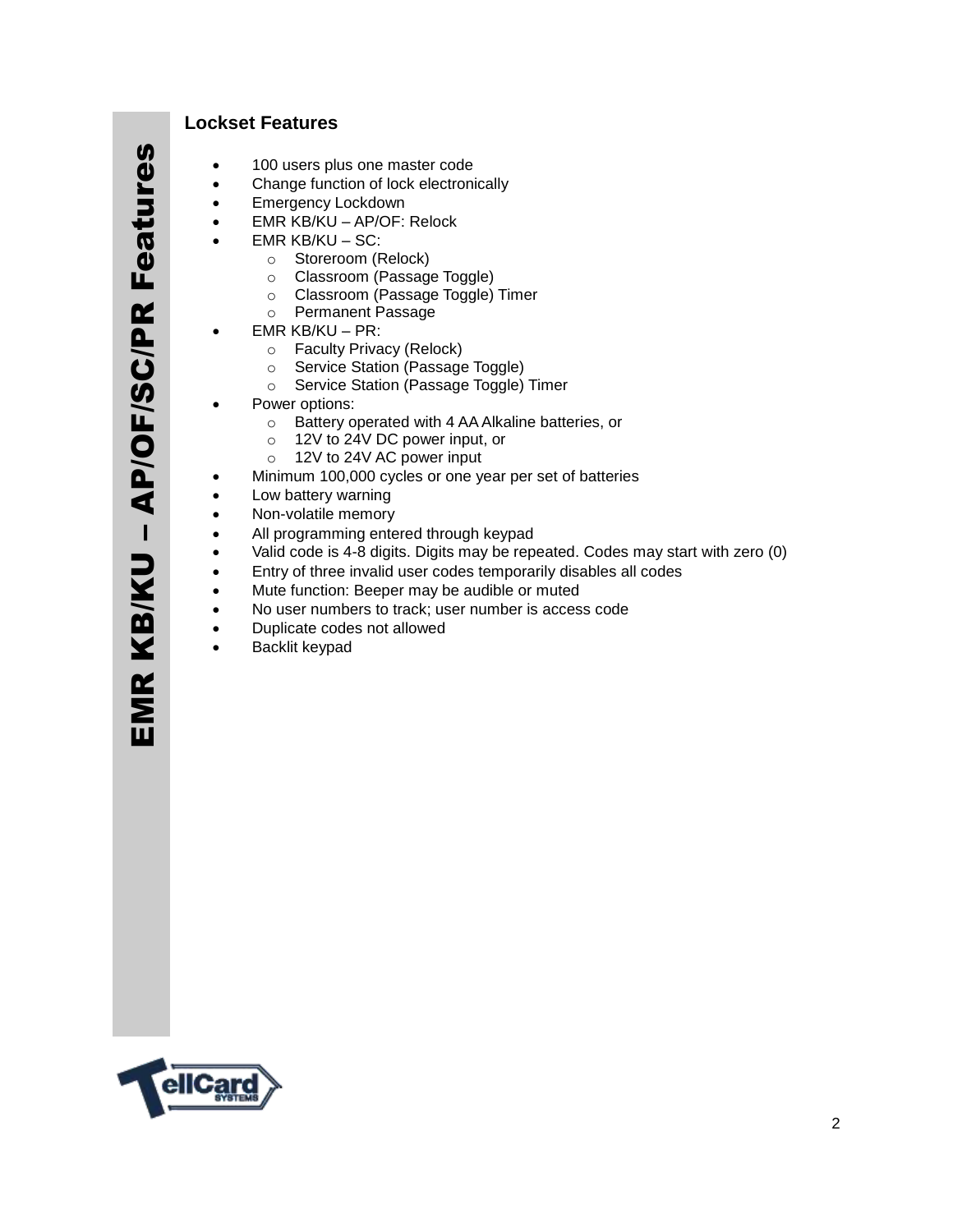#### **Factory Default Settings**

- Function:
	- o AP/OF Relock
		- o SC Storeroom (Relock)
		- o PR Faculty Privacy (Relock)
- Sound: ON
- Unlock length: 4 seconds
- Anti-Tamper Lockout Delay Time: 20 seconds

#### **Power Requirements**

Power may be supplied in one of three ways:

- Four AA alkaline batteries, or
- Hard wired to 12V to 24V DC power supply, or
- Hard wired to 12V to 24V AC power supply

External power requirements:

- Voltage: 12 to 24VDC or 12 to 24VAC
- Current: 0.30 A/12VDC; 0.30 A/24 VDC

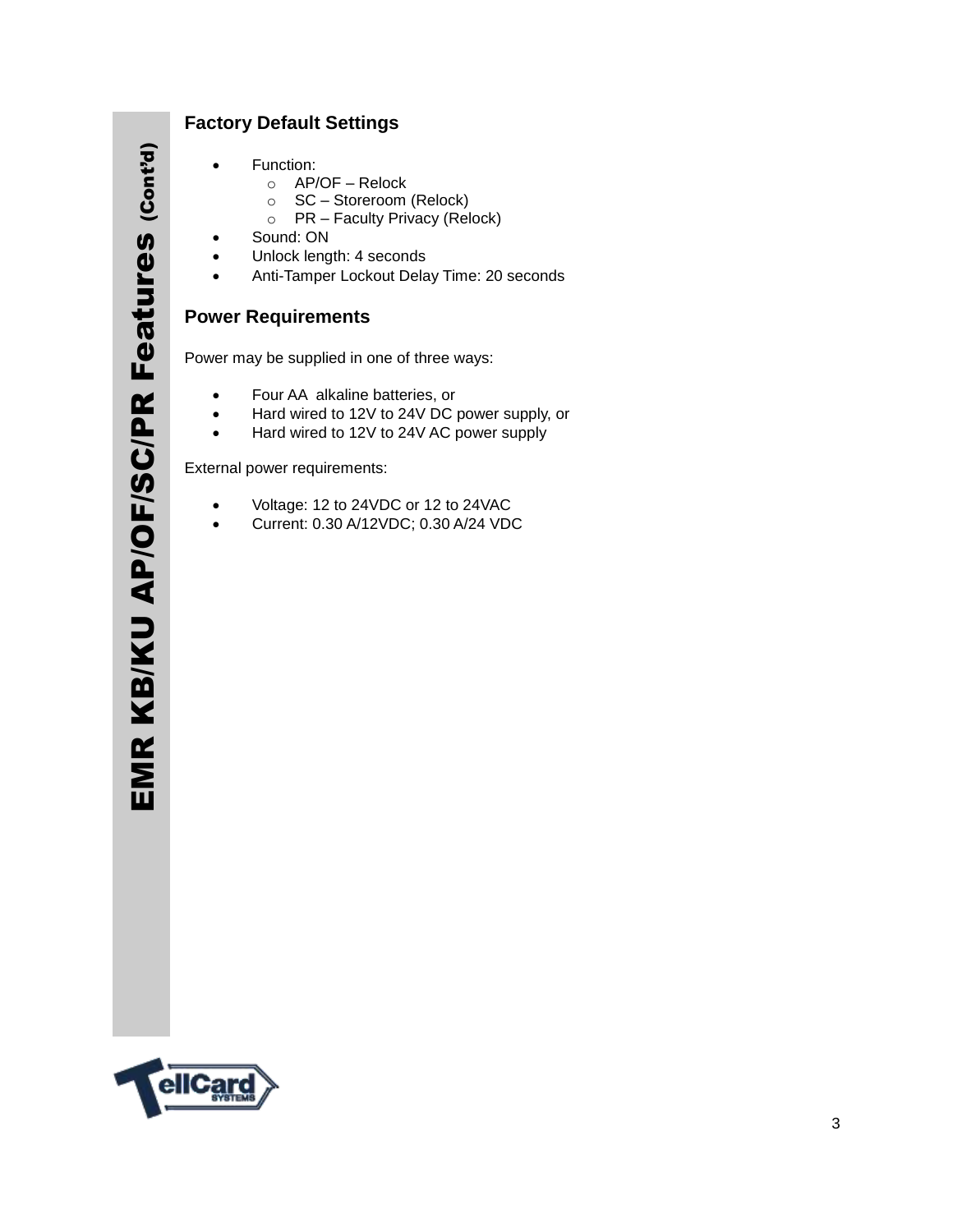# – AP/OF/SC/PR Quick Start Guide EMR KB/KU - AP/OF/SC/PR Quick Start Guide EMR KB/KU

#### Red LED Green LED Success Error 1  $\mathbf{3}$ 2  $\bf{6}$ 9 Star Key Enter

lock is waiting to accept a master code.

2. Door is unlocked until a valid master code is entered.

1. After initial battery pack installation, LEDs above keypad will flash rapidly, indicating

| <b>SET MASTER</b><br>CODE |  |
|---------------------------|--|
| 1234*                     |  |

**Install battery pack**.

**Set Master Code Community Community Community Community Community Community Community Community Community Community** 

**1 2 3 4** \*

1. Key in a master code with any 4-8 digits. 2. 2. Press **\***.

#### **DEVICE IS NOW LOCKED AND OPERATIONAL WITH MASTER CODE.**

Understanding Light and Beeper Feedback:

- **Success**: Two short beeps and green LED
- **Error:** Long beep and red LED
- **Low battery**: Success beep immediately followed by long error beep
- **Factory reset**: Lights rapidly flashing

#### Keypad Backlighting:

Press and hold any number key to illuminate the keys. Backlight will automatically turn off after 5 seconds of inactivity.

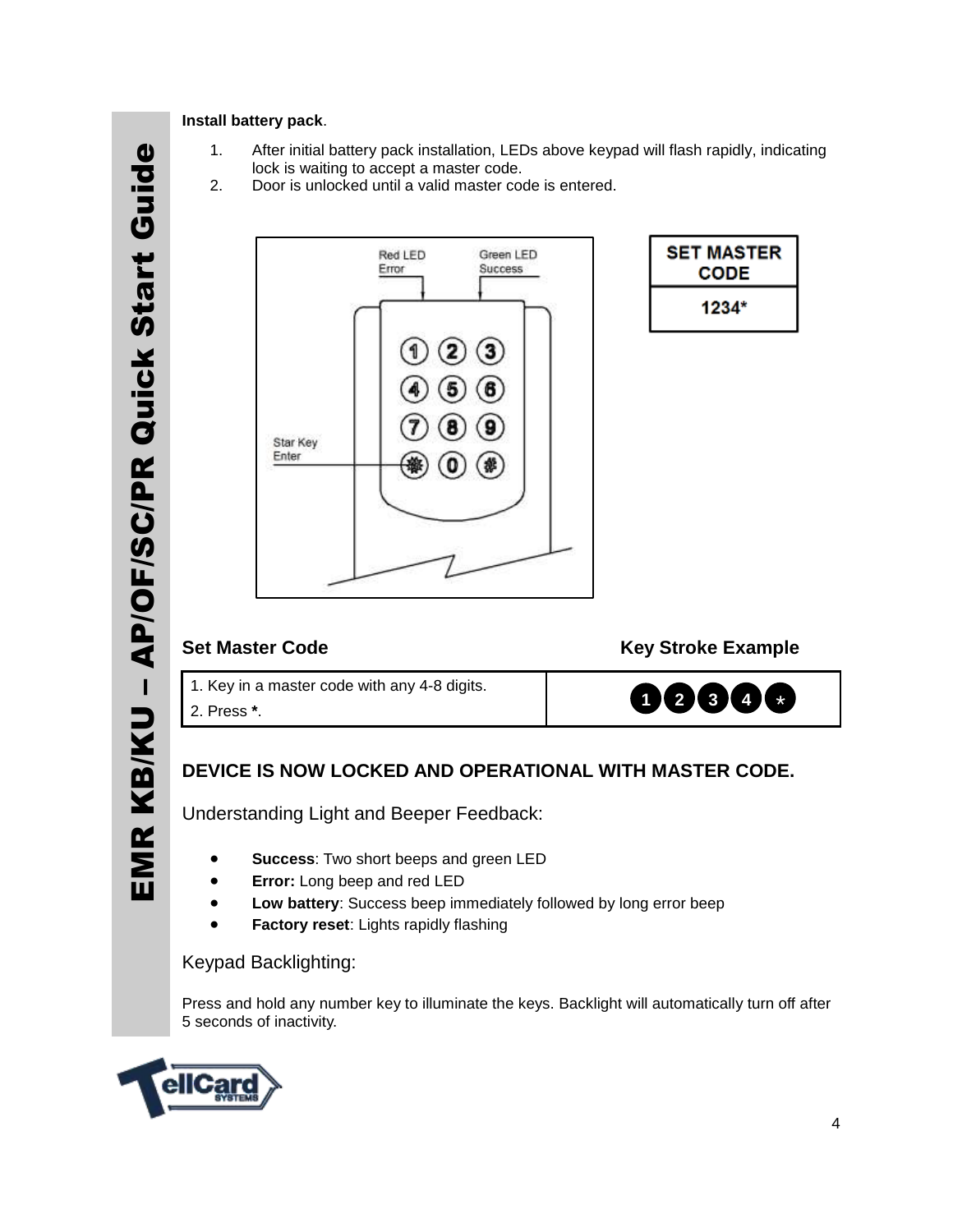#### **Steps to Fully Configure Lock for EMR KB/KU - AP/OF**



#### **Setting Master Code**

- 1. After initial battery pack installation LEDs above keypad will flash rapidly indicating lock is waiting to accept master code. To conserve battery, LEDs will flash for two minutes.
- 2. Door is unlocked until a valid master code is entered.
- 3. Choose and enter a 4-8 digit master code. Press \* to complete.
- 4. Device locks after master code is entered.

#### **DEVICE IS NOW LOCKED AND OPERATIONAL WITH MASTER CODE.**

#### **Function Overview:**

| <b>Mode</b> | <b>Lock Function</b>        | <b>Page Number</b> |
|-------------|-----------------------------|--------------------|
|             | Emergency Lockdown - Mode 0 | Page 8             |
|             | Relock - Mode 1             | Page 8             |

| <b>Mode</b> | <b>Lock Setting</b>                 | <b>Page Number</b> |
|-------------|-------------------------------------|--------------------|
| 4           | Unlock Delay Time                   | Page 9             |
| 5           | Lockout Delay Time                  | Page 9             |
| 6           | <b>Remote Release Functionality</b> | Page 10            |
|             | Sound                               | Page 10            |
| 8           | Single and Limited Use Code(s)      | Page 7             |
| Reset       | <b>Reset Options</b>                | Page 11            |

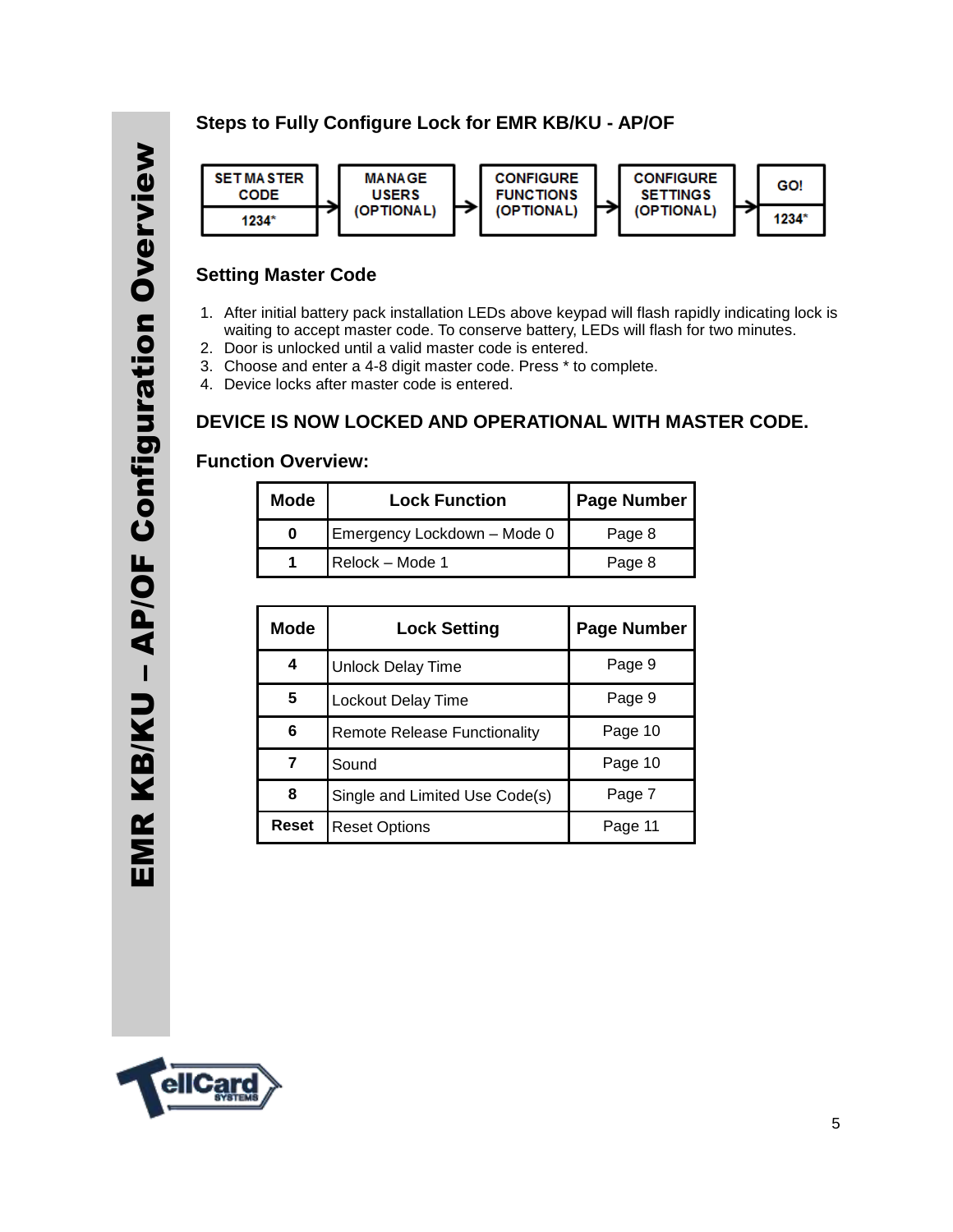#### **Set Master Code Community Community Community Community Community Community Community Community Community Community**

3. 1. Key in a master code with any 4-8 digits.

4. 2. Press **\***.

### **1 2 3 4** \*

#### **Manage Codes**

Valid new user codes are stored with each press of the # key, which results in a successful entry tone. Pressing the \* key exits the programming mode.

When entering a string of codes, all valid codes are immediately stored with each press of the # key. If a code is rejected, all valid codes preceding the rejected code are stored in memory.

| <b>Add Single</b><br><b>User Code</b>                                                                          | 1. Key in master code.<br>2. Press #.<br>3. Key in new code.<br>4. Press #.<br>5. Press *.                                                                      | 0234#<br>DO0088#C                                                                                                                                            |
|----------------------------------------------------------------------------------------------------------------|-----------------------------------------------------------------------------------------------------------------------------------------------------------------|--------------------------------------------------------------------------------------------------------------------------------------------------------------|
| <b>Add Multiple</b><br><b>User Codes</b>                                                                       | 1. Key in master code.<br>2. Press #.<br>3. Key in 1 <sup>st</sup> new code.<br>4. Press #.<br>5. Key in 2 <sup>nd</sup> new code.<br>6. Press $#$ , then $*$ . | 1234#<br>12233<br>#<br>$\begin{array}{ c c c }\n\hline\n3 & 3\n\end{array}$<br>$\overline{2}$<br>$\overline{4}$<br>$\overline{\mathbf{4}}$<br>$\overline{2}$ |
|                                                                                                                |                                                                                                                                                                 |                                                                                                                                                              |
| <b>Delete Single</b><br><b>User Code</b>                                                                       | 1. Key in master code.<br>2. Press $#$<br>3. Key in code to delete.<br>4. Press *.                                                                              | 12344<br>(122333)                                                                                                                                            |
| <b>Delete All</b><br><b>User Codes</b>                                                                         | 1. Key in master code.<br>2. Press $#$ .<br>3. Press 10, then #.<br>4. Press 1, then *.                                                                         | $\begin{array}{c} 3 \end{array}$ (4) (#<br>$\overline{2}$<br>$10$ $#$                                                                                        |
| <b>Delete All</b><br>Single and<br><b>Limited User</b><br><b>Codes (Regular</b><br>codes are<br>not affected.) | 1. Key in master code.<br>2. Press #.<br>3. Press 10, then #.<br>4. Press 2, then *.                                                                            | 3 <sub>l</sub><br>$\overline{2}$<br>4 I<br>10                                                                                                                |

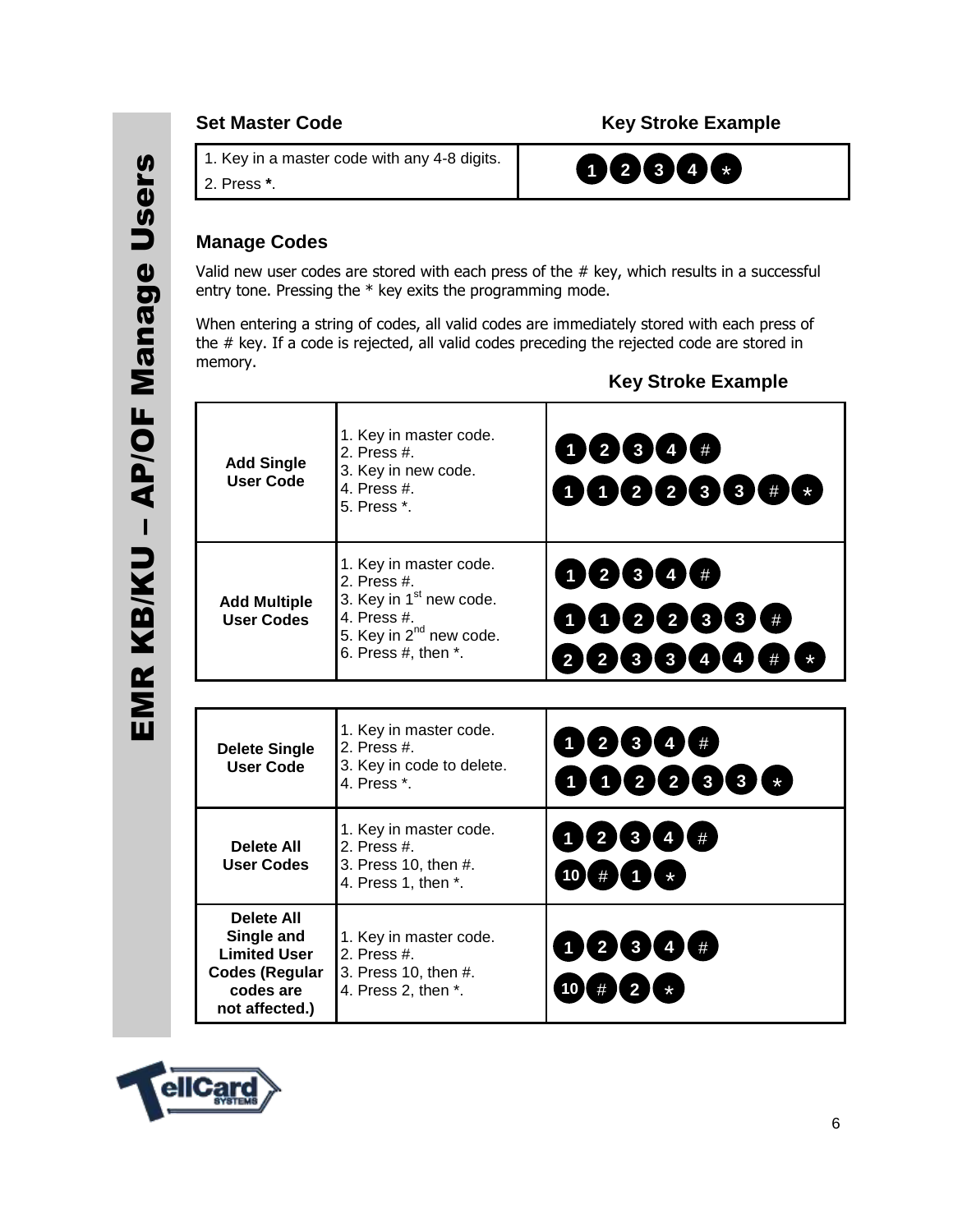#### **Single Use Code(s) – Function 8**

Single Use Code(s) - Function 8 allows a single entry. When used, the code is immediately erased from memory. Single use code(s) are entered one at a time. Multiple single use codes cannot be entered in a string like the standard user codes.



#### **Limited Use Code(s) – Function 8**

Limited Use Code(s) - Function 8 allows the user to enter a code for a configurable number of times; minimum number of entries is 1, maximum is 9.The code is erased from memory immediately after the last allowed access event. Limited use code(s) are entered one at a time. Multiple limited use code(s) cannot be entered in a string like the standard user codes.

|                                                           |                                                                                                                                                                             | <b>Key Stroke Example</b>  |
|-----------------------------------------------------------|-----------------------------------------------------------------------------------------------------------------------------------------------------------------------------|----------------------------|
| Limited<br><b>Use</b><br>$Code(s)$ –<br><b>Function 8</b> | 1. Key in<br>master code.<br>2. Press #.<br>3. Press 8.<br>4. Press #.<br>5. Key in<br>new code.<br>6. Press #.<br>7. Press X (1-9<br>entries allowed)<br>8. Press, then *. | 12344 #<br>0000000000<br>8 |

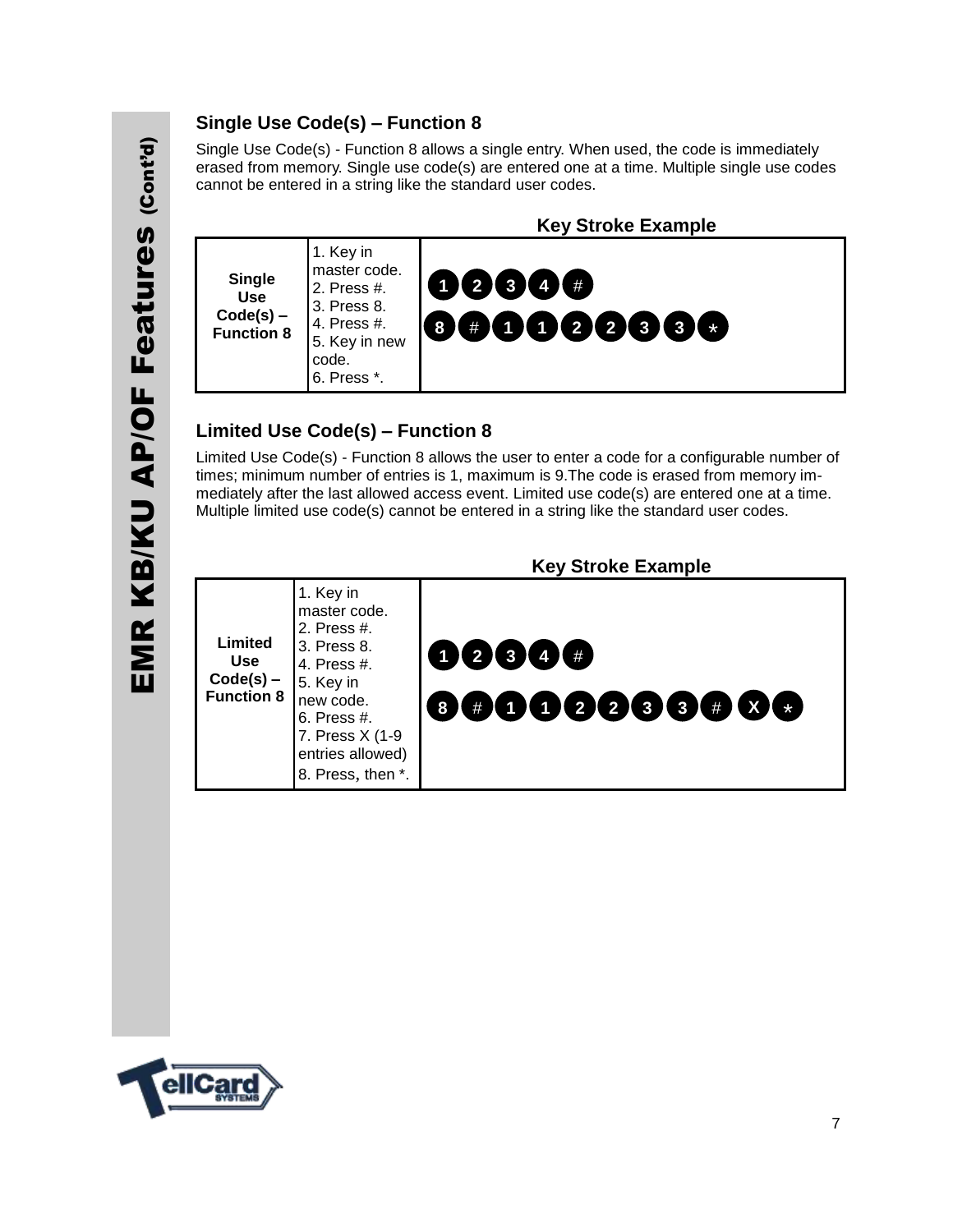The EMR KB/KU – AP/OF lock has two operational modes (functions): Emergency Lockdown – Mode 0, and Relock – Mode 1. The factory default setting is Relock – Mode 1.

#### **Emergency Lockdown – Mode 0**

In Emergency Lockdown – Mode 0, the lock temporarily disables all user codes except the master code, and immediately locks the door. A master code or optional remote release temporarily unlocks door to allow entry, then relocks.

- 1. Enter master code, followed by #.
- 2. Press zero (0).
- 3. Press \*.

 **Key Stroke Example**

**Emergency Lockdown – Mode 0** 1. Key in master code. 2. Press #. 3. Press zero (0). 4. Press \*.

## **1 2 3 4** # **0** \*

#### **Relock – Mode 1**

In Relock – Mode 1, the lock will unlock for 4 seconds, then relock. This mode is used when you want the lock to remain secure at all times. Setting the device to Relock – Mode 1 immediately secures the door.

- 1. Enter master code, followed by #.
- 2. Press 1.
- 3. Press \*.

**OF Lock**: **Relock – Mode 1:** Rotating thumbturn on inside puts lock into extended Passage Mode (unlocks) until thumbturn is returned to home position securing the lock.

| $Relock -$<br>Mode 1 | 1. Key in master code.<br>$\vert$ 2. Press #.<br><b>13. Press 1.</b><br>4. Press *. | 0000000 |  |
|----------------------|-------------------------------------------------------------------------------------|---------|--|
|                      |                                                                                     |         |  |

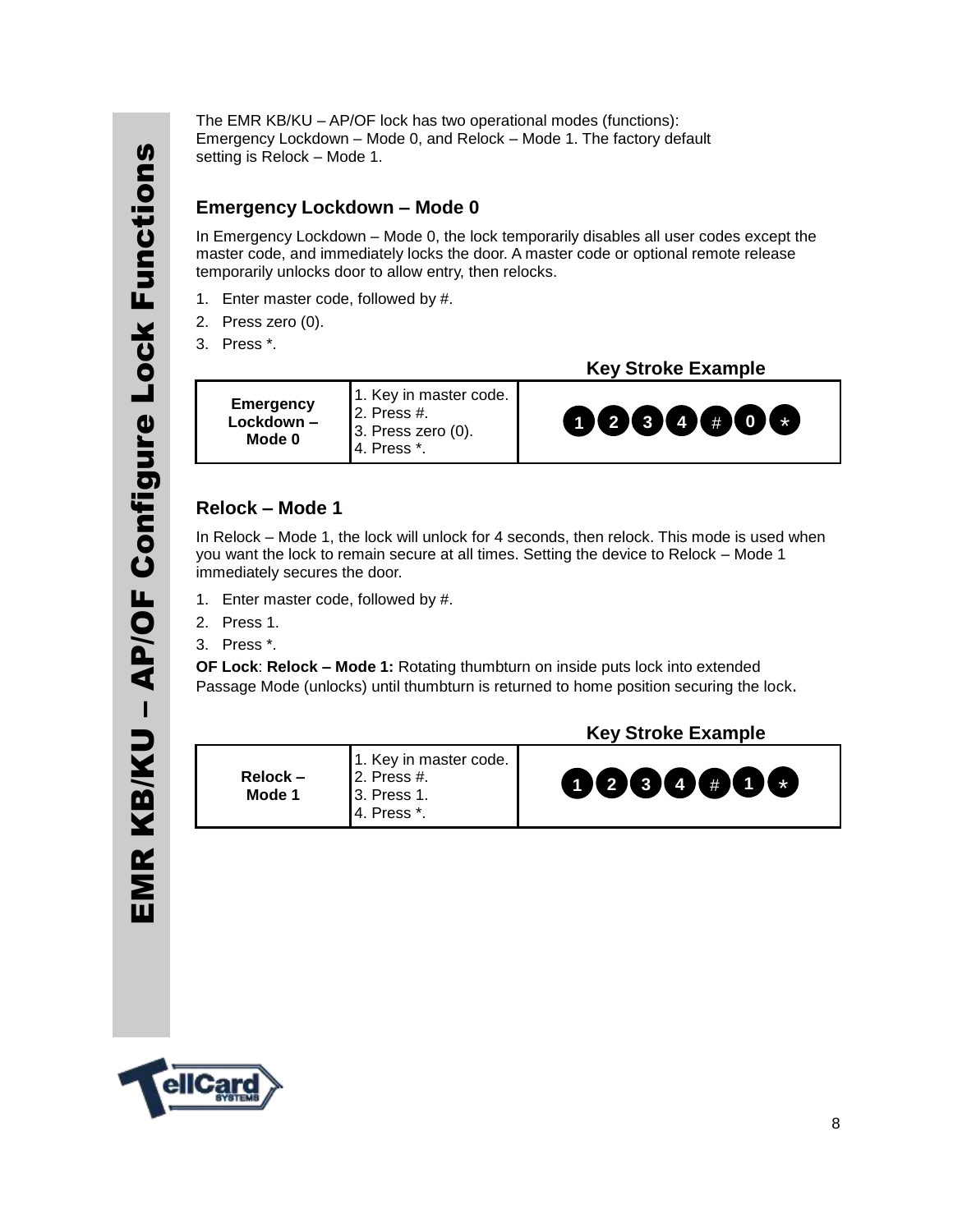#### **Unlock Delay Time**

The Unlock Delay Time function sets the number of seconds the lock remains unlocked when in Relock – Mode 1. The default time is 4 seconds; minimum is 1 second, maximum is 99 seconds.

|                                                                                            |                                                                                                                    | <b>Key Stroke Example</b> |
|--------------------------------------------------------------------------------------------|--------------------------------------------------------------------------------------------------------------------|---------------------------|
| <b>Unlock</b><br>Delay Time<br>Default $=$<br>14 seconds<br>$X = Time Choice$<br>(Seconds) | 1. Key in master code.<br>2. Press #.<br>3. Press 4.<br>4. Press #.<br>5. Press X<br>(Time Choice).<br>6. Press *. | 12344 # 4 # X             |

#### **Lockout Delay Time**

The Lockout Delay Time function sets the number of seconds the lock will disallow keypad entry after three unsuccessful code entries. The default time is 20 seconds, zero (0) seconds disables the feature; maximum is 99 seconds.

|                                                                 |                                           | <b>Key Stroke Example</b> |
|-----------------------------------------------------------------|-------------------------------------------|---------------------------|
| Locked<br><b>Delay Time</b>                                     | 1. Key in master code.<br>2. Press #.     |                           |
| Default $=$<br>20 seconds                                       | 13. Press 5.<br>4. Press #.<br>5. Press X | 000000000                 |
| $X = Time Choice$<br>(Time Choice).<br>(Seconds)<br>6. Press *. |                                           |                           |

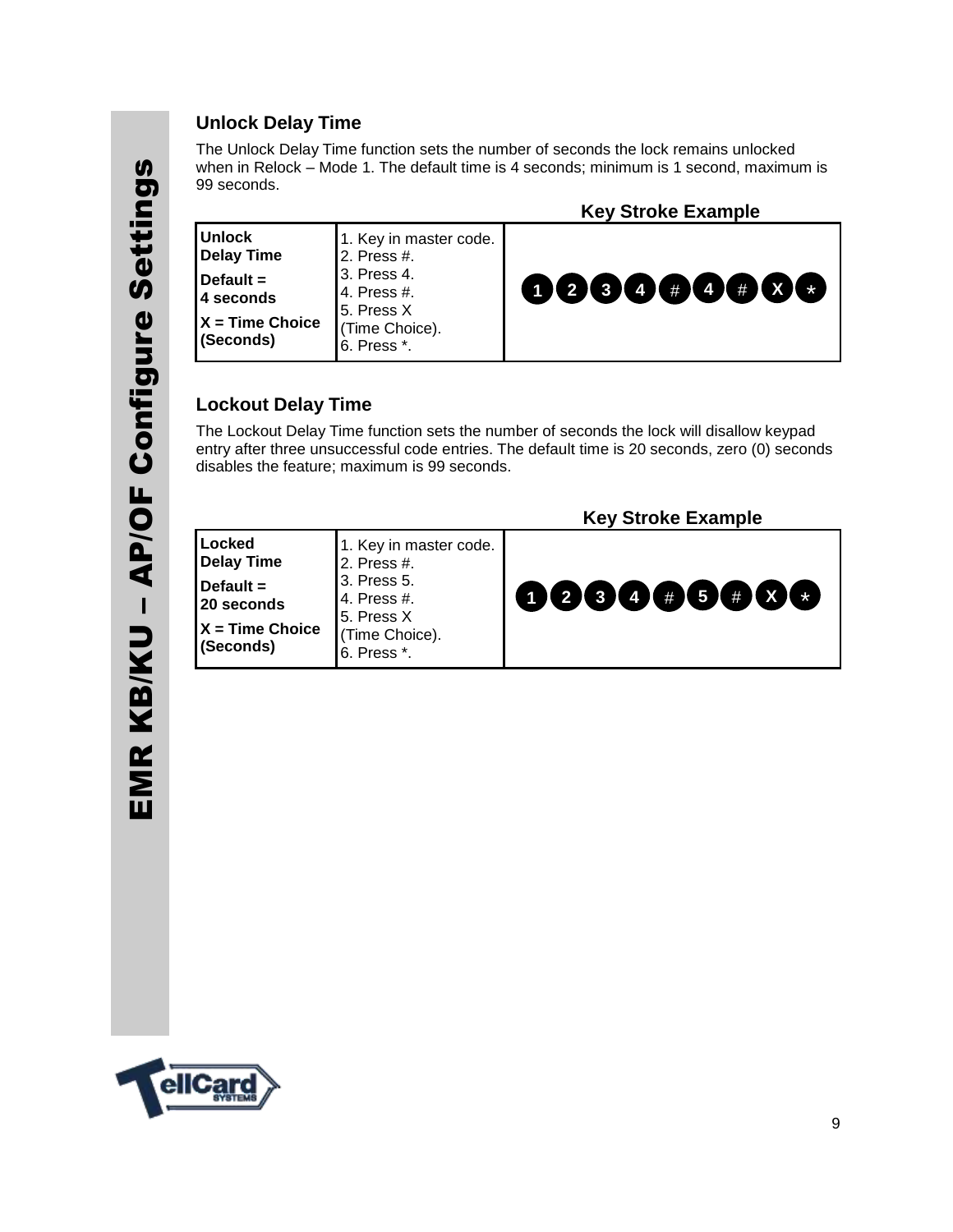#### **Remote Release Functionality**

|                                                     |                                                                                                                    | <b>Key Stroke Example</b> |
|-----------------------------------------------------|--------------------------------------------------------------------------------------------------------------------|---------------------------|
| Remote<br><b>Functionality</b><br>$X = Mode$ Choice | 1. Key in master code.<br>2. Press #.<br>3. Press 6.<br>4. Press #.<br>5. Press X<br>(Mode Choice).<br>6. Press *. | 0000#6#00                 |

 $X = 0 \rightarrow$  Default: Relock – Mode 1 provides momentary access.

 $X = 3 \rightarrow$  Switches to Emergency Lockdown – Mode 0. Set to Relock – Mode 1 on lock keypad to exit this mode.

 $X = 4 \rightarrow$  Disables remote release.

**Sound:** The sound function toggles confirmation beeps from ON to OFF, and OFF to ON.

 **Key Stroke Example**

| <b>I</b> Sound        | 1. Key in master code.<br>$12.$ Press #.   |                                               |
|-----------------------|--------------------------------------------|-----------------------------------------------|
| <b>I</b> Default = ON | $\vert$ 3. Press 7.<br><b>14. Press *.</b> | $\begin{array}{c} \mathbf{00000} \end{array}$ |

For information on Single Use and Limited Use Code(s) - Function 8, see page 7.

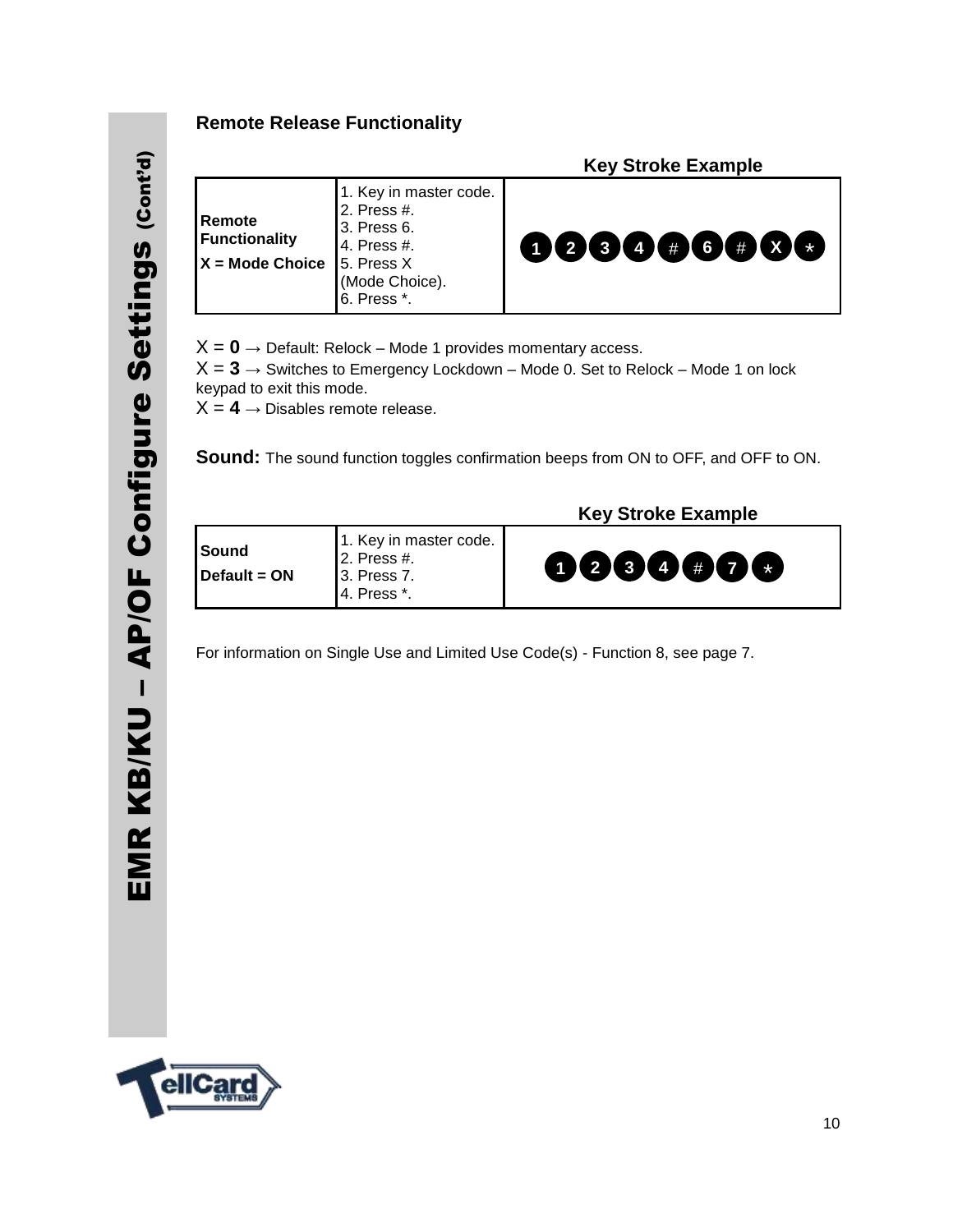

#### **Reset Options:**

| <b>Change Master</b><br>Code<br>This mode does not<br>delete users or<br>lock settings. | 1. Hold program button (shown<br>above) for 5 seconds until beep<br>is heard.<br>2. Release button.<br>3. Enter new master code.<br>4. Press *. | $\langle$ PROGRAM><br>12341                                                   |
|-----------------------------------------------------------------------------------------|-------------------------------------------------------------------------------------------------------------------------------------------------|-------------------------------------------------------------------------------|
| <b>Factory Reset</b><br>This mode clears all<br>codes, and resets all<br>lock settings. | 1. Hold program button (shown<br>above) for 5 seconds until beep<br>is heard.<br>2. Press $# 10$ times.                                         | O G R A M ><br>$\leq P$<br>R.<br>#<br>$\#$<br>#<br>#<br>#<br>#<br>#<br>#<br># |

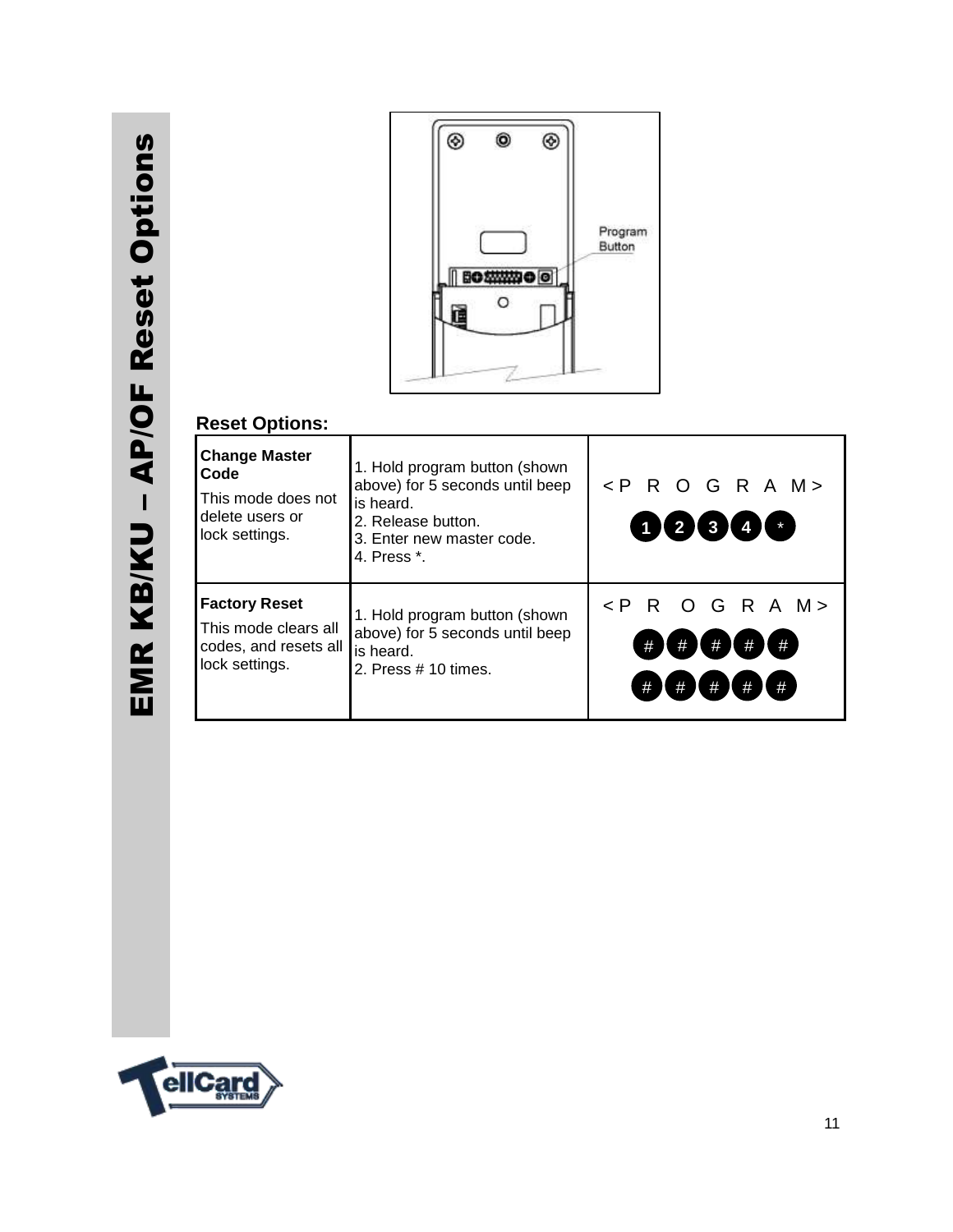| <b>Problem</b>                                                                                                   | <b>Possible Cause</b>                                        | <b>Solution</b>                                                                                       |
|------------------------------------------------------------------------------------------------------------------|--------------------------------------------------------------|-------------------------------------------------------------------------------------------------------|
| No sound/tone when<br>buttons are pressed or<br>when I present my<br>credentials.                                | Sound is muted.                                              | Turn sound ON.<br>See page 10.                                                                        |
| I hear a long steady tone<br>with a green light after I<br>enter or present my<br>credentials.                   | Low battery.                                                 | Check and replace<br>batteries, if necessary.                                                         |
| I hear a long steady tone                                                                                        | Invalid user code.                                           | Add user. See page 6.                                                                                 |
| with a red light after I enter<br>or present my credentials.                                                     | <b>Emergency Lockdown</b><br>- Mode 0 is active.             | Change mode. See page 8.                                                                              |
| The red and green lights<br>alternately flash.                                                                   | The unit has been<br>factory reset.                          | Enter new master code.<br>See page 5.                                                                 |
| The lock remains unlocked<br>after I enter/present my<br>credentials.                                            | OF Only - Thumbturn is<br>engaged.                           | OF Only - Rotate<br>thumbturn.                                                                        |
| There is a long tone and the<br>red light illuminates with<br>every button press or<br>credentials presentation. | More than 3 invalid<br>credentials were entered<br>in a row. | Wait 30 seconds depending<br>on configuration) and try<br>again. See Lockout Delay<br>Time on page 9. |
| Unlocks, but locks again<br>too quickly.                                                                         | Unlock delay time too short.                                 | Lengthen Unlock Delay<br>Time. See page 9.                                                            |
|                                                                                                                  | Code already exists in<br>the lock.                          | Enter a different code.                                                                               |
| The lock will not accept the<br>code I am trying to add.                                                         | Code length is too short or<br>too long.                     | Enter a 4-8 digit code.                                                                               |
|                                                                                                                  | You are not in<br>program mode.                              | <b>Refer to Managing Users</b><br>section. See page 6.                                                |

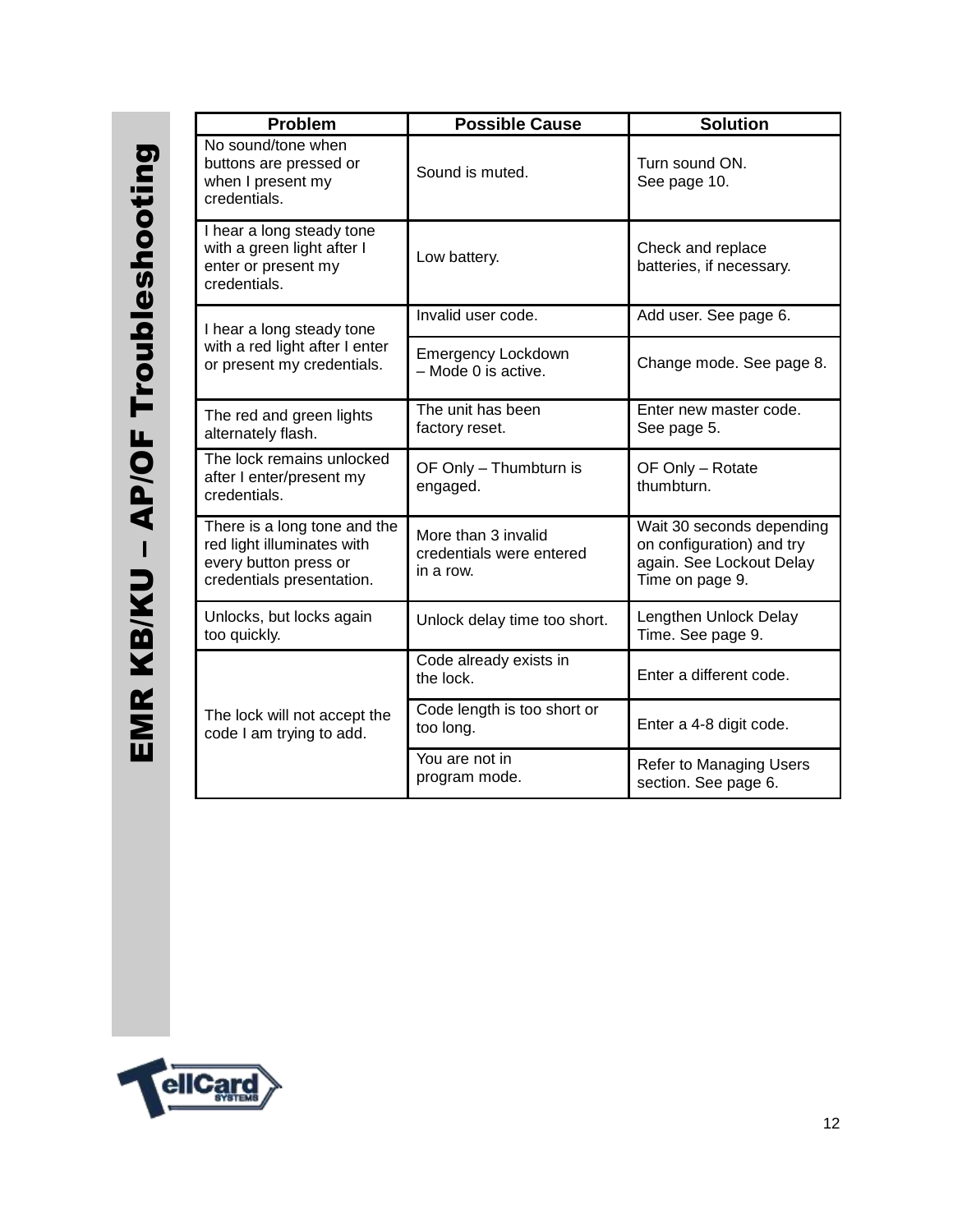#### **Steps to Fully Configure Lock for EMR KB/KU SC**



#### **Setting Master Code**

- 1. After initial battery pack installation LEDs above keypad will flash rapidly indicating lock is waiting to accept master code. To conserve battery, LEDs will flash for two minutes.
- 2. Door is unlocked until a valid master code is entered.
- 3. Choose and enter a 4-8 digit master code. Press \* to complete.
- 4. Device locks after master code is entered.

#### **DEVICE IS NOW OPERATIONAL WITH MASTER CODE.**

#### **Function Overview:**

| <b>Mode</b>  | <b>Lock Function</b>                | <b>Page Number</b> |
|--------------|-------------------------------------|--------------------|
| 0            | Emergency Lockdown - Mode 0         | Page 16            |
| 1            | Storeroom (Relock) - Mode 1         | Page 16            |
| $\mathbf{2}$ | Classroom (Passage Toggle) - Mode 2 | Page 17            |
| 9            | Permanent Passage - Mode 9          | Page 17            |

| <b>Mode</b> | <b>Lock Setting</b>                                 | <b>Page Number</b> |
|-------------|-----------------------------------------------------|--------------------|
| 3           | Classroom (Passage Toggle) Mode Timer               | Page 18            |
| 4           | Unlock Delay Time                                   | Page 18            |
| 5           | Lockout Delay Time                                  | Page 18            |
| 6           | Remote Release Functionality<br>Storeroom/Classroom | Page 19            |
| 7           | Sound                                               | Page 19            |
| 8           | Single and Limited Use Code(s)                      | Page 15            |
| Reset       | <b>Reset Options</b>                                | Page 28            |

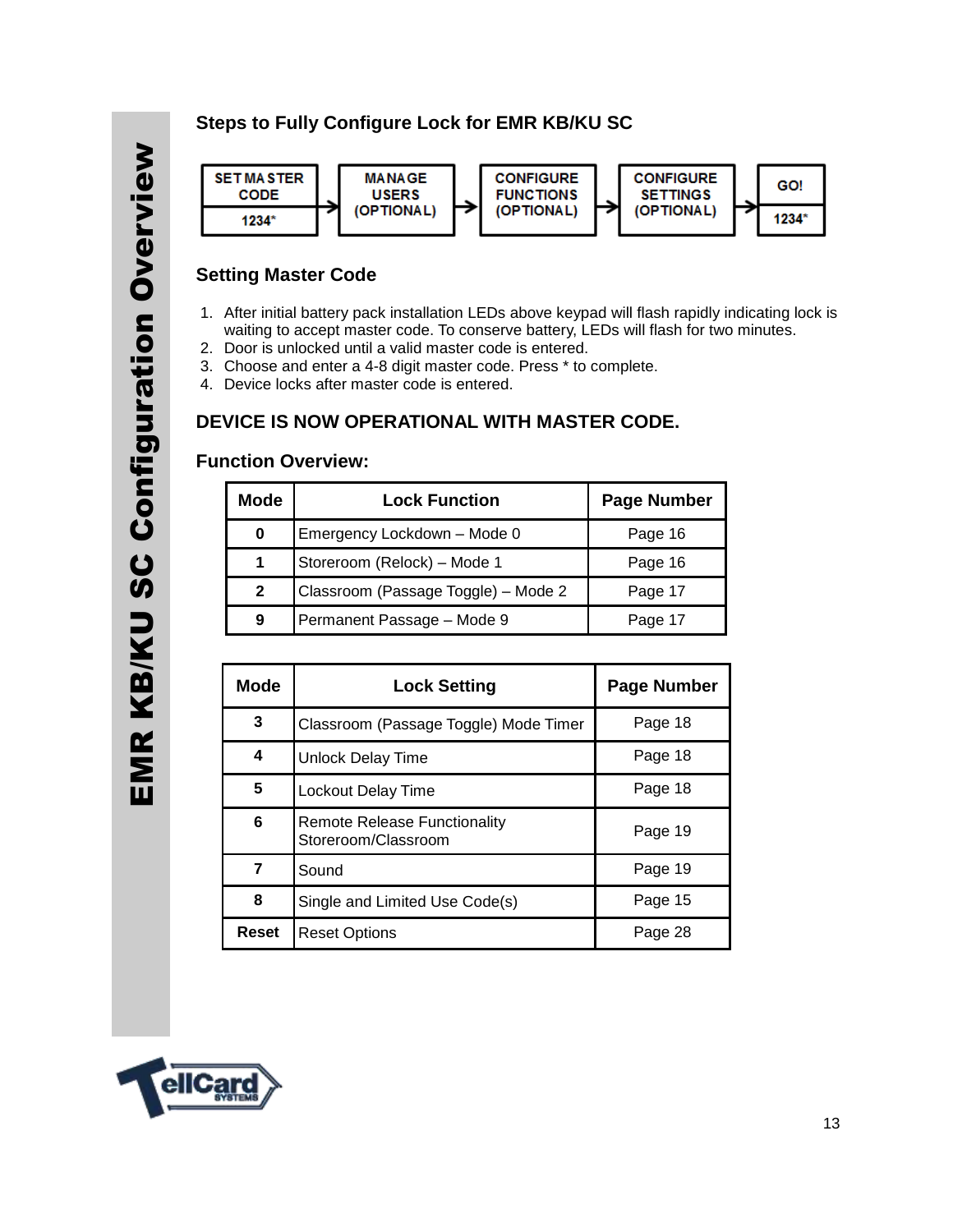Γ

5. 1. Key in a master code with any 4-8 digits.

6. 2. Press **\***.

#### **Manage Codes**

Valid new user codes are stored with each press of the  $#$  key, which results in a successful entry tone. Pressing the \* key exits the programming mode.

When entering a string of codes, all valid codes are immediately stored with each press of the # key. If a code is rejected, all valid codes preceding the rejected code are stored in memory.

Т

#### **Key Stroke Example**

| <b>Add Single</b><br><b>User Code</b>    | 1. Key in master code.<br>2. Press #.<br>3. Key in new code.<br>4. Press #.<br>5. Press *.                                                                      | 12344#<br>000033#6                                              |
|------------------------------------------|-----------------------------------------------------------------------------------------------------------------------------------------------------------------|-----------------------------------------------------------------|
| <b>Add Multiple</b><br><b>User Codes</b> | 1. Key in master code.<br>2. Press #.<br>3. Key in 1 <sup>st</sup> new code.<br>4. Press #.<br>5. Key in 2 <sup>nd</sup> new code.<br>6. Press $#$ , then $*$ . | 0000#<br>000088#<br>23344#<br>$\overline{2}$                    |
| <b>Delete Single</b><br>User Code        | 1. Key in master code.<br>2. Press #.<br>3. Key in code to delete.<br>4. Press *.                                                                               | DØ60#<br>0022333                                                |
| Delete All<br><b>User Codes</b>          | 1. Key in master code.<br>2. Press #.<br>3. Press 10, then #.<br>$\Lambda$ Draga $\Lambda$ than $\Lambda$                                                       | $\mathbf{3}$<br>$\mathbf{I}$ #<br>$\bullet$<br>$\sqrt{4}$<br>10 |

| <b>Delete All</b><br>User Codes                                                                                | 1. Key in master code.<br>2. Press $#$ .<br>3. Press 10, then #.<br>4. Press 1, then *. | $(2)$ 3 4<br>#<br>$\mathbf{L}$<br># 1 1 *<br>10 <sup>7</sup> |
|----------------------------------------------------------------------------------------------------------------|-----------------------------------------------------------------------------------------|--------------------------------------------------------------|
| <b>Delete All</b><br>Single and<br><b>Limited User</b><br><b>Codes (Regular</b><br>codes are<br>not affected.) | 1. Key in master code.<br>2. Press $#$ .<br>3. Press 10, then #.<br>4. Press 2, then *. | 1234<br>#<br>$\sqrt{2}$ $\sqrt{2}$<br><b>10</b><br>#         |



#### **Set Master Code Community Community Community Community Community Community Community Community Community Community**

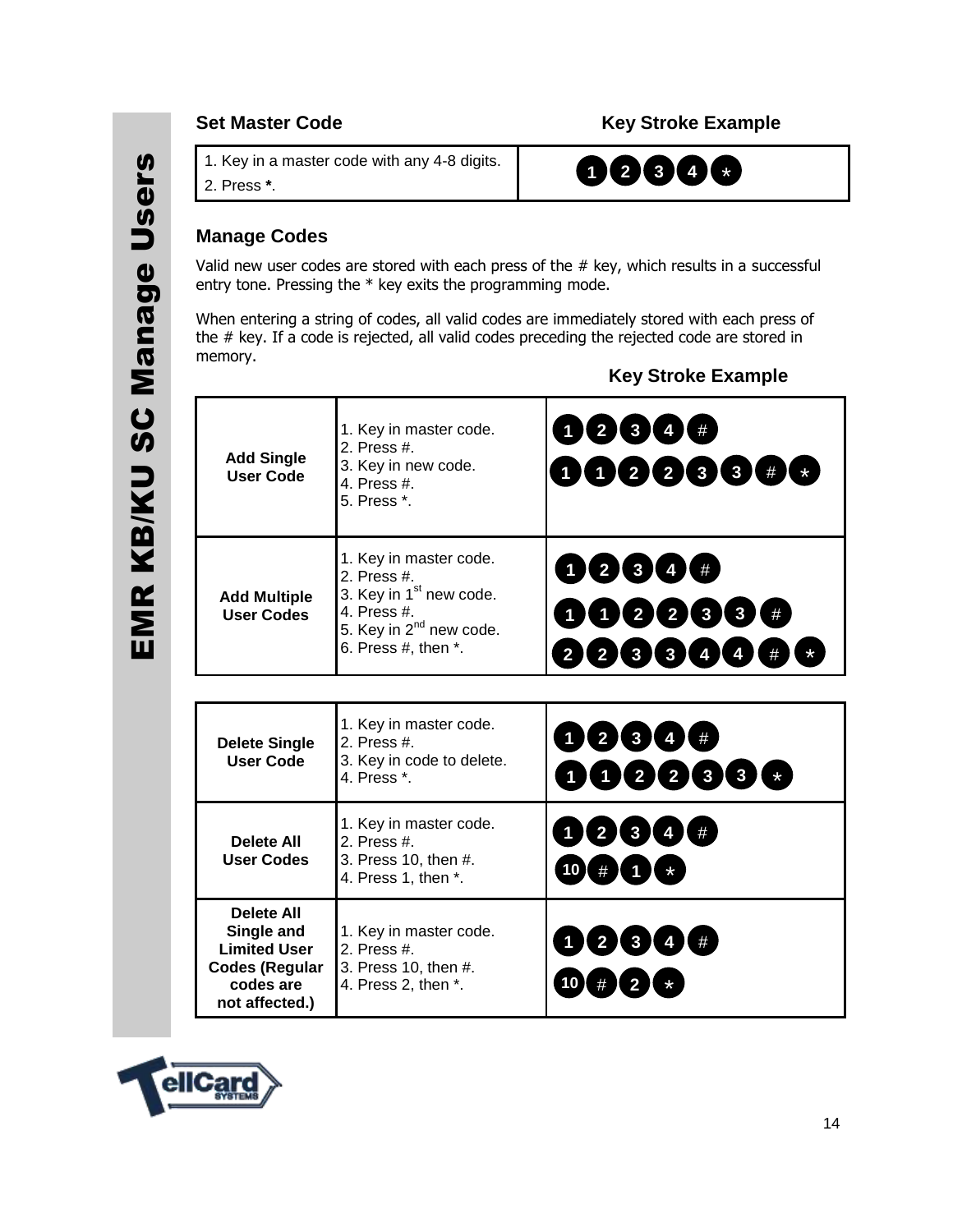# EMRKB/KU SC Manage Users (Cont'd) EMRKB/KU SC Manage Users (cont'd)

#### **Single Use Code(s) – Function 8**

Single Use Code(s) - Function 8 allows a single entry. When used, the code is immediately erased from memory. Single use code(s) are entered one at a time. Multiple single use codes cannot be entered in a string like the standard user codes.



#### **Limited Use Code(s) – Function 8**

Limited Use Code(s) - Function 8 allows the user to enter a code for a configurable number of times; minimum number of entries is 1, maximum is 9.The code is erased from memory immediately after the last allowed access event. Limited use code(s) are entered one at a time. Multiple limited use codes cannot be entered in a string like the standard user codes.

|                                                           |                                                                                                                                                                       | <b>Key Stroke Example</b>  |
|-----------------------------------------------------------|-----------------------------------------------------------------------------------------------------------------------------------------------------------------------|----------------------------|
| Limited<br><b>Use</b><br>$Code(s)$ –<br><b>Function 8</b> | 1. Key in<br>master code.<br>2. Press #.<br>3. Press 8.<br>4. Press #.<br>5. Key in<br>new code.<br>6. Press #.<br>7. Press X (1-9<br>entries allowed)<br>8. Press *. | 0234#<br>$\mathbf{r}$<br>8 |

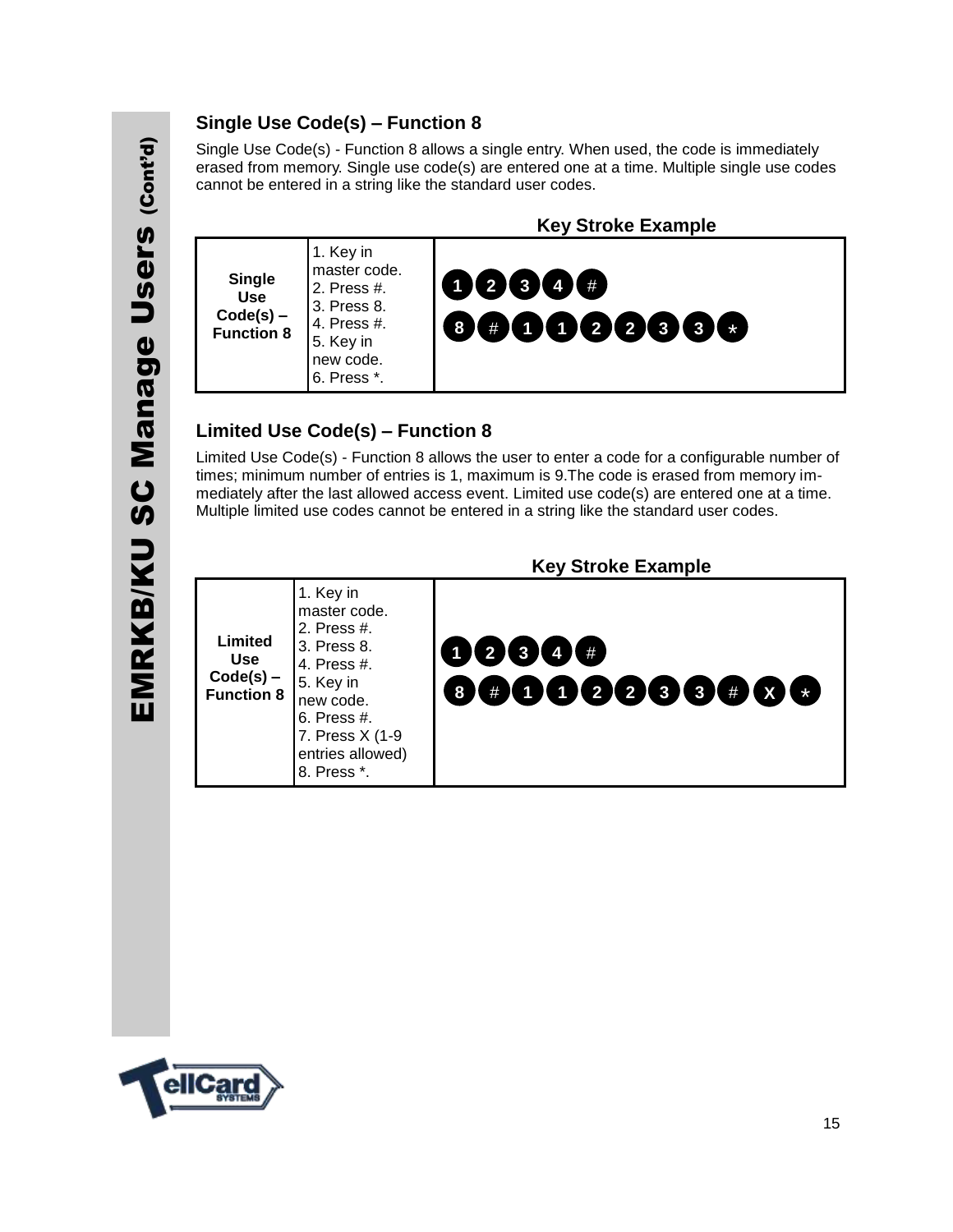The EMR KB/KU SC lock has four operational modes (functions): Emergency Lockdown – Mode 0, Storeroom (Relock) – Mode 1, Classroom (Passage Toggle) – Mode 2, and Permanent Passage – Mode 9. The factory default setting is Storeroom (Relock) – Mode 1.

#### **Emergency Lockdown – Mode 0**

In Emergency Lockdown – Mode 0, the lock temporarily disables all user codes except the master code, and immediately locks the door. A master code or optional remote release temporarily unlocks door to allow entry, then relocks.

- 1. Enter master code, followed by #.
- 2. Press zero (0).
- 3. Press \*.

**Emergency Lockdown – Mode 0** 1. Key in master code. 2. Press #. 3. Press zero (0). 4. Press \*.

#### **Key Stroke Example**



#### **Storeroom (Relock) – Mode 1**

In Storeroom (Relock) – Mode 1, the lock will unlock for 4 seconds, then relock. This mode is used when you want the lock to remain secure at all times. Setting the device to Storeroom (Relock) – Mode 1 immediately secures the door.

- 1. Enter master code, followed by #.
- 2. Press 1.
- 3. Press \*.

| <b>Storeroom</b><br>$(Relock)$ –<br>Mode 1 | 1. Key in master code.<br><b>12. Press #.</b><br><b>13. Press 1.</b><br>14. Press *. | 123400 |
|--------------------------------------------|--------------------------------------------------------------------------------------|--------|
|--------------------------------------------|--------------------------------------------------------------------------------------|--------|

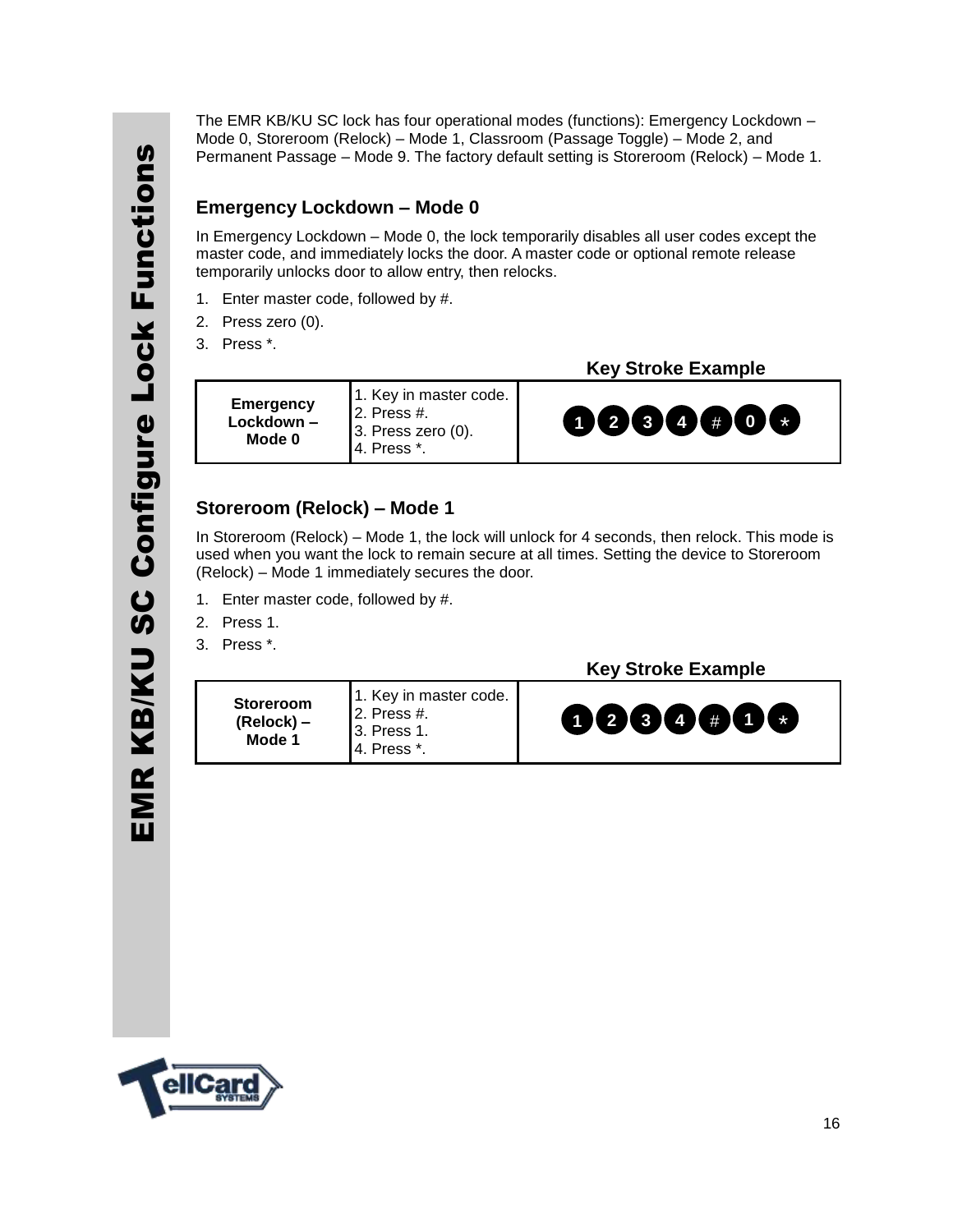#### **Classroom (Passage Toggle) – Mode 2**

In Classroom (Passage Toggle) – Mode 2, the lock will unlock when a valid code is entered. It remains unlocked until another valid code is entered. Classroom (Passage Toggle) – Mode 2 is used when you want to unlock a door and leave it unlocked for an extended period of time. Setting device to Classroom (Passage Toggle) – Mode 2 does not immediately unlock the door.

- 1. Enter master code, followed by #.
- 2. Press 2.
- 3. Press \*.

 **Key Stroke Example**

**Classroom (Passage Toggle) – Mode 2** 1. Key in master code. 2. Press #. 3. Press 2. 4. Press \*.



#### **Permanent Passage – Mode 9**

In Permanent Passage – Mode 9, the lock immediately unlocks. It cannot be locked until you enter another mode, such as Storeroom (Relock) – Mode 1 or Classroom (Passage Toggle) – Mode 2.

- 1. Enter master code, followed by #.
- 2. Press 9.
- 3. Press \*.



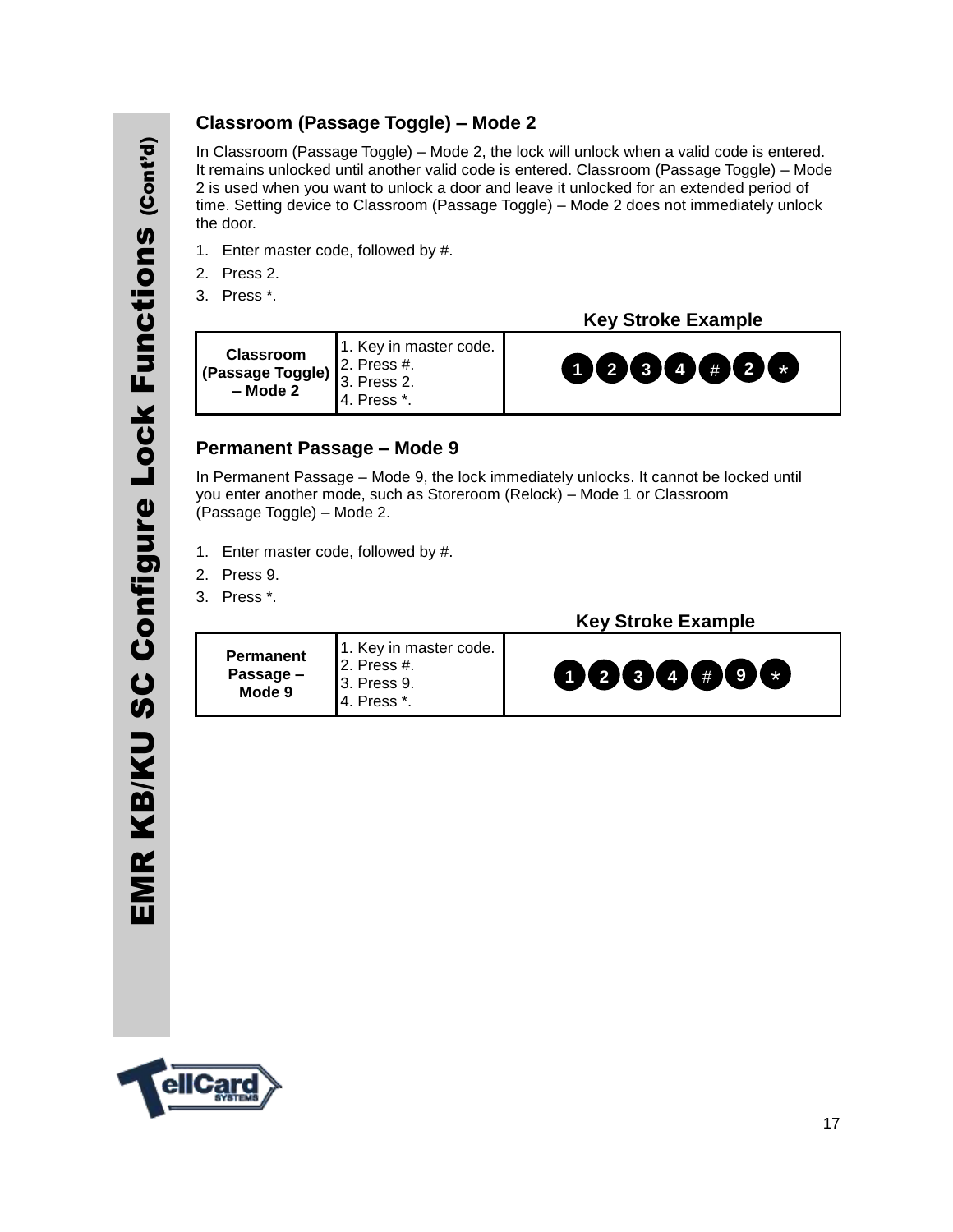#### **Classroom (Passage Toggle) Mode Timer**

The Classroom (Passage Toggle) Mode Timer automatically locks after a configurable number of hours (Classroom (Passage Toggle) – Mode 2). A setting of zero (0) disables this feature. The default setting is disabled (0); minimum time is 1 hour, maximum is 9 hours.

|                                                                                                            |                                                                                                                     | <b>Key Stroke Example</b>            |
|------------------------------------------------------------------------------------------------------------|---------------------------------------------------------------------------------------------------------------------|--------------------------------------|
| <b>Classroom</b><br>(Passage Toggle)<br><b>Mode Timer</b><br>Default = $0$<br>$X = Time Choice$<br>(Hours) | 1. Key in master code.<br>12. Press #.<br>3. Press 3.<br>3. Press #.<br>4. Press X<br>(Time Choice).<br>5. Press *. | $\bullet$ 234 $\bullet$ 34 $\bullet$ |

#### **Unlock Delay Time**

The Unlock Delay Time function sets the number of seconds the lock remains unlocked when in Storeroom (Relock) – Mode 1. The default time is 4 seconds; minimum is 1 second, maximum is 99 seconds.

| <b>Unlock</b><br>1. Key in master code.<br><b>Delay Time</b><br>2. Press #.<br>3. Press 4.<br>Default $=$<br>0000#0000<br>14. Press #.<br>4 seconds<br>5. Press X<br>$X = Time Choice$<br>(Time Choice).<br>(Seconds)<br>6. Press *. |  | <b>Key Stroke Example</b> |
|--------------------------------------------------------------------------------------------------------------------------------------------------------------------------------------------------------------------------------------|--|---------------------------|
|                                                                                                                                                                                                                                      |  |                           |

#### **Lockout Delay Time**

The Lockout Delay Time function sets the number of seconds the lock will disallow keypad entry after three unsuccessful code entries. The default time is 20 seconds, zero (0) seconds disables the feature; maximum is 99 seconds.

| Locked<br>1. Key in master code.<br>2. Press #.<br>3. Press 5.<br>000000006<br>4. Press #.<br>15. Press X<br>(Time Choice).<br>6. Press *. |                                                                           | <b>NEV OUUNG EXAILIDIG</b> |
|--------------------------------------------------------------------------------------------------------------------------------------------|---------------------------------------------------------------------------|----------------------------|
|                                                                                                                                            | Delay Time<br>Default $=$<br>20 seconds<br>$X = Time Choice$<br>(Seconds) |                            |

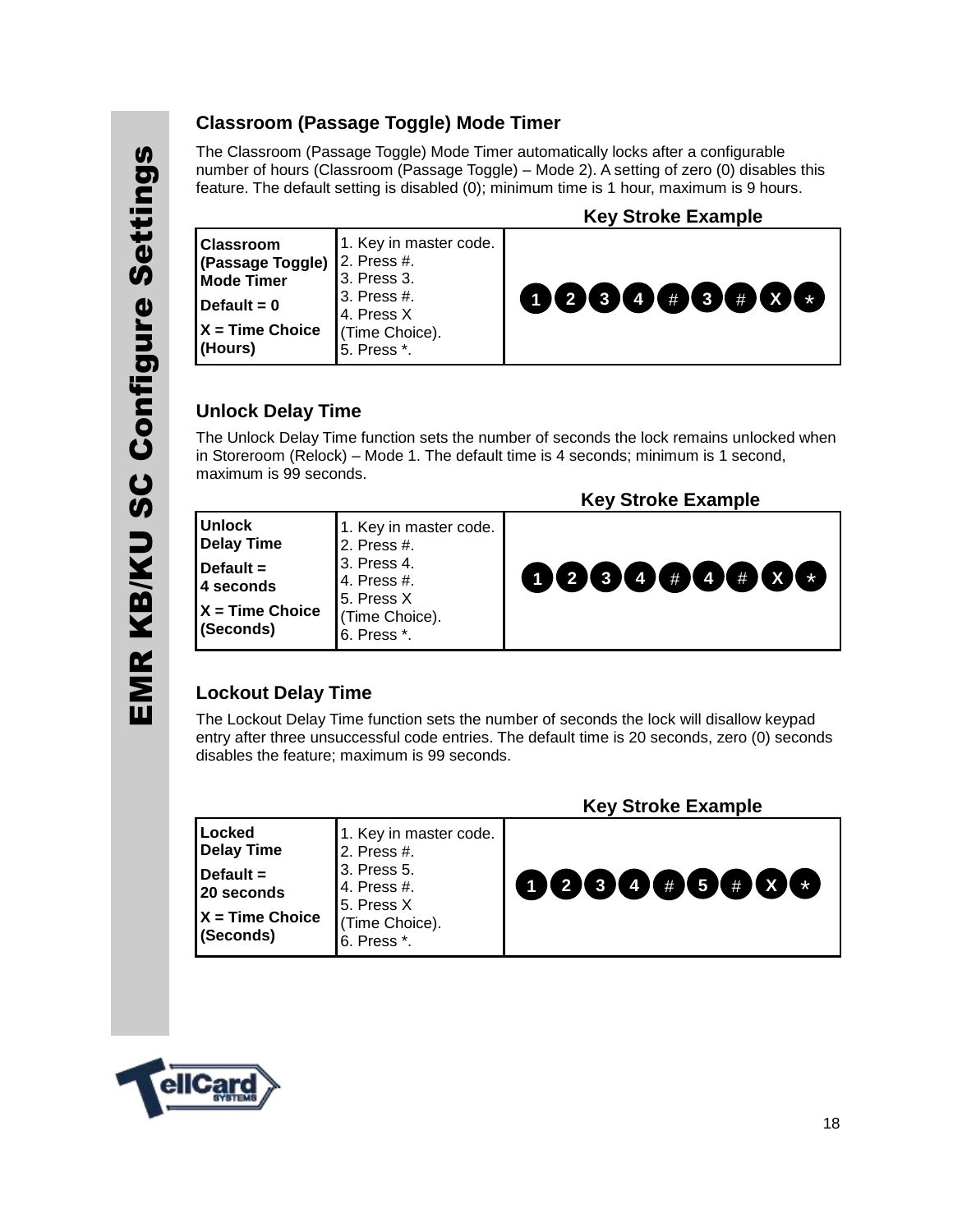#### **Remote Release Functionality Storeroom/Classroom**

| <b>Remote Release</b><br><b>Functionality</b><br>Storeroom/<br><b>Classroom</b> | 1. Key in master code.<br>2. Press #.<br>3. Press 6.<br>4. Press #.<br>5. Press X | <b>Key Stroke Example</b><br>$(1)$ $(2)$ $(3)$ $(4)$ $(4)$ $(6)$ $(4)$<br>$\mathbf{X}$<br>$\star$ |
|---------------------------------------------------------------------------------|-----------------------------------------------------------------------------------|---------------------------------------------------------------------------------------------------|
| $X = Mode$ Choice                                                               | (Mode Choice).<br>$6.$ Press $*$ .                                                |                                                                                                   |
| $V = n$                                                                         | Defeult. Metaboo surrant function mode                                            |                                                                                                   |

 $X = 0 \rightarrow$  Default: Matches current function mode.  $X = 1 \rightarrow$  Classroom (Passage Toggle) – Mode 2: Reverses current state of door. Storeroom (Relock) – Mode 1: Toggle temporary Classroom (Passage Toggle) – Mode 2.  $X = 2 \rightarrow$  Classroom (Passage Toggle) – Mode 2 only - Always locks the door.  $X = 3 \rightarrow$  Switches to Emergency Lockdown – Mode 0. Set to Classroom (Passage Toggle) – Mode 2 or Storeroom (Relock) – Mode 1 on lock keypad to exit this mode.  $X = 4 \rightarrow$  Disables remote release.

**Sound:** The sound function toggles confirmation beeps from ON to OFF, and OFF to ON.

| l Sound<br>$\blacksquare$ Default = ON | 1. Key in master code.<br><b>12. Press</b> #.<br><b>13. Press 7.</b><br>l 4. Press *. | 0 2 3 4 7 7 |
|----------------------------------------|---------------------------------------------------------------------------------------|-------------|
|----------------------------------------|---------------------------------------------------------------------------------------|-------------|

 **Key Stroke Example**

For information on Single Use and Limited Use Code(s) – Function 8, see page 15.



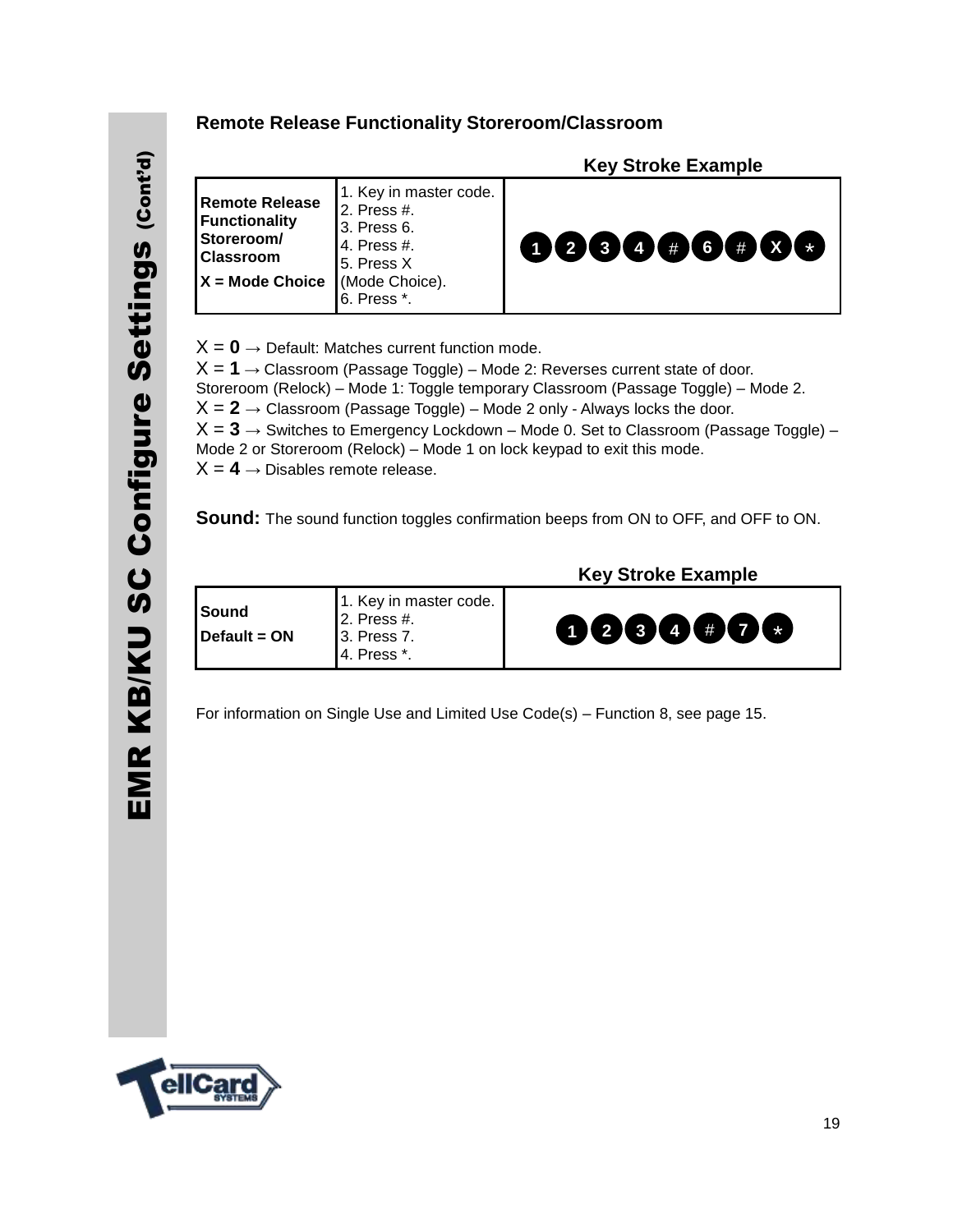| Problem                                                                                                          | <b>Possible Cause</b>                                        | <b>Solution</b>                                                                                        |
|------------------------------------------------------------------------------------------------------------------|--------------------------------------------------------------|--------------------------------------------------------------------------------------------------------|
| No sound/tone when<br>buttons are pressed or<br>when I present my<br>credentials.                                | Sound is muted.                                              | Turn sound ON.<br>See page 19.                                                                         |
| I hear a long steady tone<br>with a green light after I<br>enter or present my<br>credentials.                   | Low battery.                                                 | Check and replace<br>batteries, if necessary.                                                          |
|                                                                                                                  | Invalid user code.                                           | Add user. See page 14.                                                                                 |
| I hear a long steady tone<br>with a red light after I enter<br>or present my credentials.                        | <b>Emergency Lockdown</b><br>- Mode 0 is active.             | Change mode. See<br>page 16.                                                                           |
|                                                                                                                  | Permanent Passage - Mode<br>9 is active.                     | Change mode. See<br>page 17.                                                                           |
| The red and green lights<br>alternately flash.                                                                   | The unit has been<br>factory reset.                          | Enter new master code.<br>See page 13.                                                                 |
| The lock remains unlocked<br>after I enter/present my<br>credentials.                                            | Permanent Passage - Mode<br>9 is active.                     | Change mode. See<br>page 17.                                                                           |
| There is a long tone and the<br>red light illuminates with<br>every button press or<br>credentials presentation. | More than 3 invalid<br>credentials were entered<br>in a row. | Wait 30 seconds depending<br>on configuration) and try<br>again. See Lockout Delay<br>Time on page 18. |
| Unlocks, but locks again<br>too quickly.                                                                         | Unlock delay time too short.                                 | Lengthen Unlock Delay<br>Time. See page 18.                                                            |
|                                                                                                                  | Code already exists in<br>the lock.                          | Enter a different code.                                                                                |
| The lock will not accept the<br>code I am trying to add.                                                         | Code length is too short or<br>too long.                     | Enter a 4-8 digit code.                                                                                |
|                                                                                                                  | You are not in<br>program mode.                              | Refer to Managing Users<br>section. See page 14.                                                       |

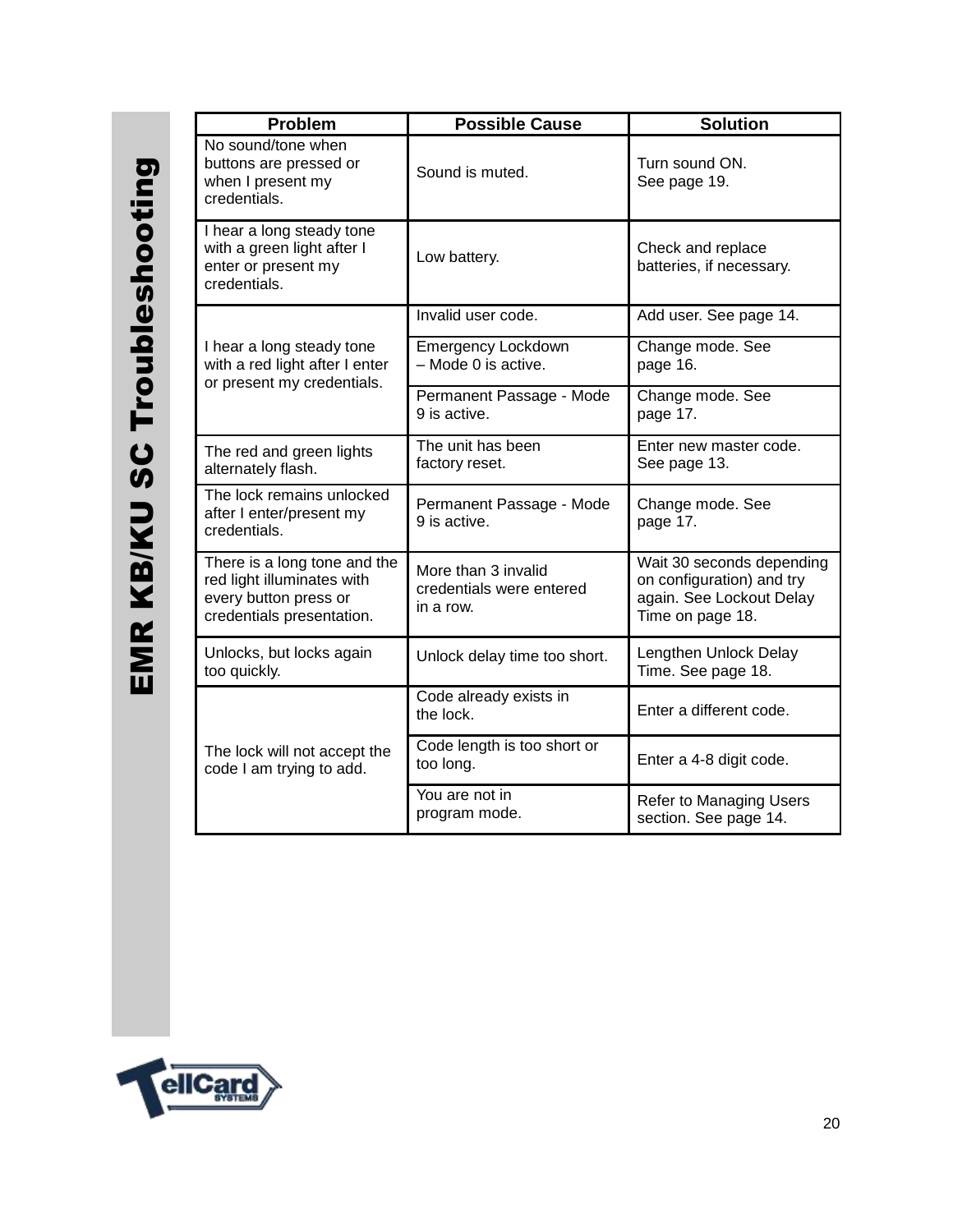#### **Steps to Fully Configure Lock for EMR KB/KU PR**



#### **Setting Master Code**

- 1. After initial battery pack installation LEDs above keypad will flash rapidly indicating lock is waiting to accept master code. To conserve battery, LEDs will flash for two minutes.
- 2. Door is unlocked until a valid master code is entered.
- 3. Choose and enter a 4-8 digit master code. Press \* to complete.
- 4. Device locks after master code is entered.

#### **DEVICE IS NOW LOCKED AND OPERATIONAL WITH MASTER CODE.**

#### **Function Overview:**

| Mode         | <b>Lock Function</b>                         | <b>Page Number</b> |
|--------------|----------------------------------------------|--------------------|
| 0            | Emergency Lockdown - Mode 0                  | Page 24            |
| 1            | Faculty Privacy (Relock) - Mode 1            | Page 24            |
| $\mathbf{2}$ | Service Station (Passage Toggle) -<br>Mode 2 | Page 25            |

| <b>Mode</b> | <b>Lock Setting</b>                            | <b>Page Number</b> |
|-------------|------------------------------------------------|--------------------|
| 3           | Service Station (Passage Toggle)<br>Mode Timer | Page 25            |
| 4           | Unlock Delay Time                              | Page 25            |
| 5           | Lockout Delay Time                             | Page 26            |
| 6           | Remote Release Functionality                   | Page 26            |
| 7           | Sound                                          | Page 26            |
| 8           | Single and Limited Use Code(s)                 | Page 23            |
| Reset       | Reset Options                                  | Page 28            |

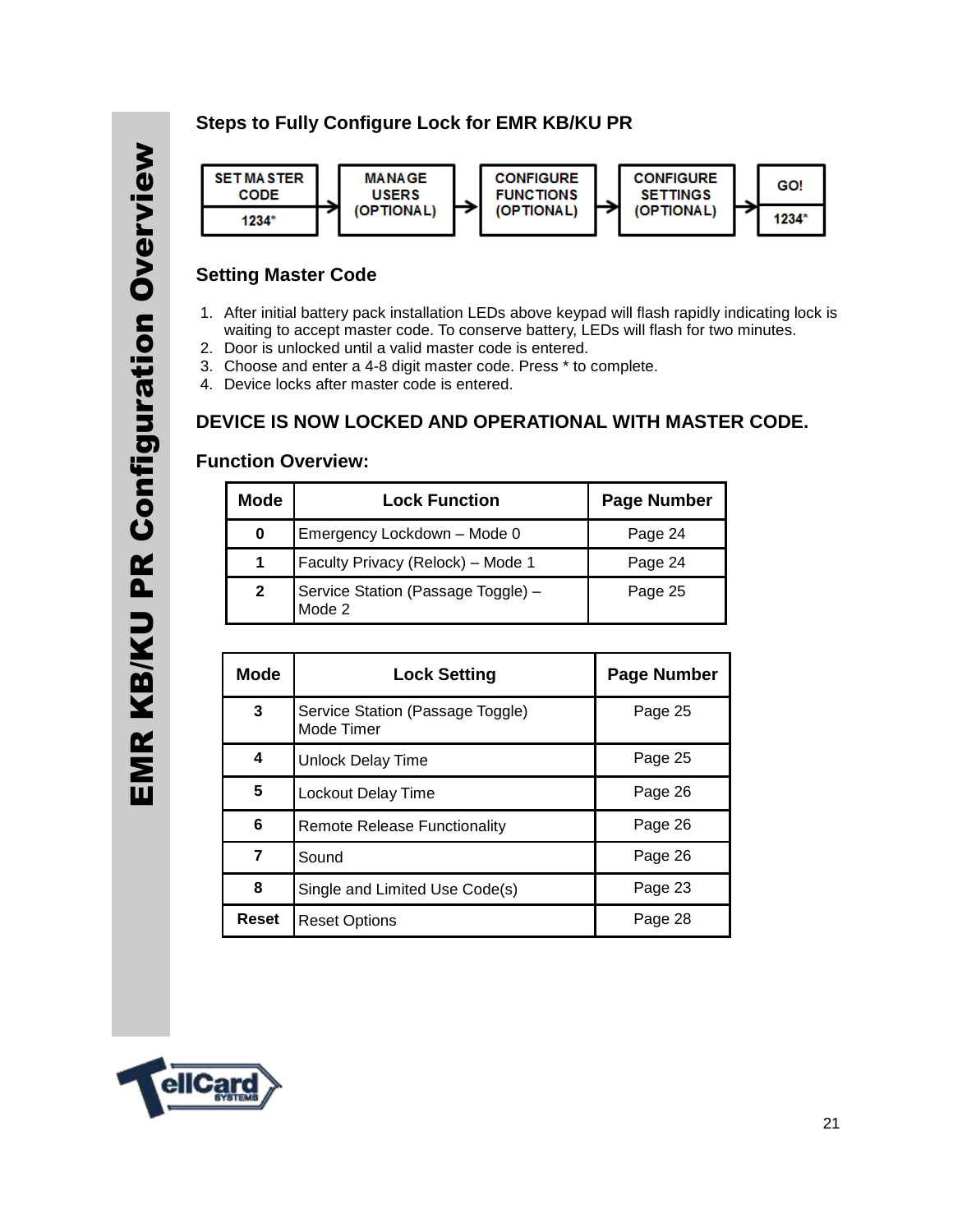#### **Set Master Code Community Community Community Community Community Community Community Community Community Community**

1. Key in a master code with any 4-8 digits.

8. 2. Press **\***.

**1 2 3 4** \*

#### **Manage Codes**

Valid new user codes are stored with each press of the # key, which results in a successful entry tone. Pressing the \* key exits the programming mode.

When entering a string of codes, all valid codes are immediately stored with each press of the # key. If a code is rejected, all valid codes preceding the rejected code are stored in memory.

| <b>Add Single</b><br><b>User Code</b>                                                                          | 1. Key in master code.<br>2. Press #.<br>3. Key in new code.<br>4. Press #.<br>5. Press *.                                                                      | 1234#<br>10223387                                                                                            |
|----------------------------------------------------------------------------------------------------------------|-----------------------------------------------------------------------------------------------------------------------------------------------------------------|--------------------------------------------------------------------------------------------------------------|
| <b>Add Multiple</b><br><b>User Codes</b>                                                                       | 1. Key in master code.<br>2. Press #.<br>3. Key in 1 <sup>st</sup> new code.<br>4. Press #.<br>5. Key in 2 <sup>nd</sup> new code.<br>6. Press $#$ , then $*$ . | 12344#<br>022334<br>$\boxed{2}$<br>$\mathbf{3}$<br>$\mathbf{3}$<br>$\overline{2}$<br>$\overline{\mathbf{4}}$ |
|                                                                                                                |                                                                                                                                                                 |                                                                                                              |
| <b>Delete Single</b><br><b>User Code</b>                                                                       | 1. Key in master code.<br>2. Press #.<br>3. Key in code to delete.<br>4. Press *.                                                                               | $2$ 3 4 #<br>$\bullet$<br>$\mathbf{2}$<br>2                                                                  |
| <b>Delete All</b><br><b>User Codes</b>                                                                         | 1. Key in master code.<br>2. Press #.<br>3. Press 10, then #.<br>4. Press 1, then *.                                                                            | $1$ (2 3 4 #<br>10 <sup>7</sup>                                                                              |
| <b>Delete All</b><br>Single and<br><b>Limited User</b><br><b>Codes (Regular</b><br>codes are<br>not affected.) | 1. Key in master code.<br>2. Press $#$<br>3. Press 10, then #.<br>4. Press 2, then *.                                                                           | 2(3(4)(#))<br>10                                                                                             |

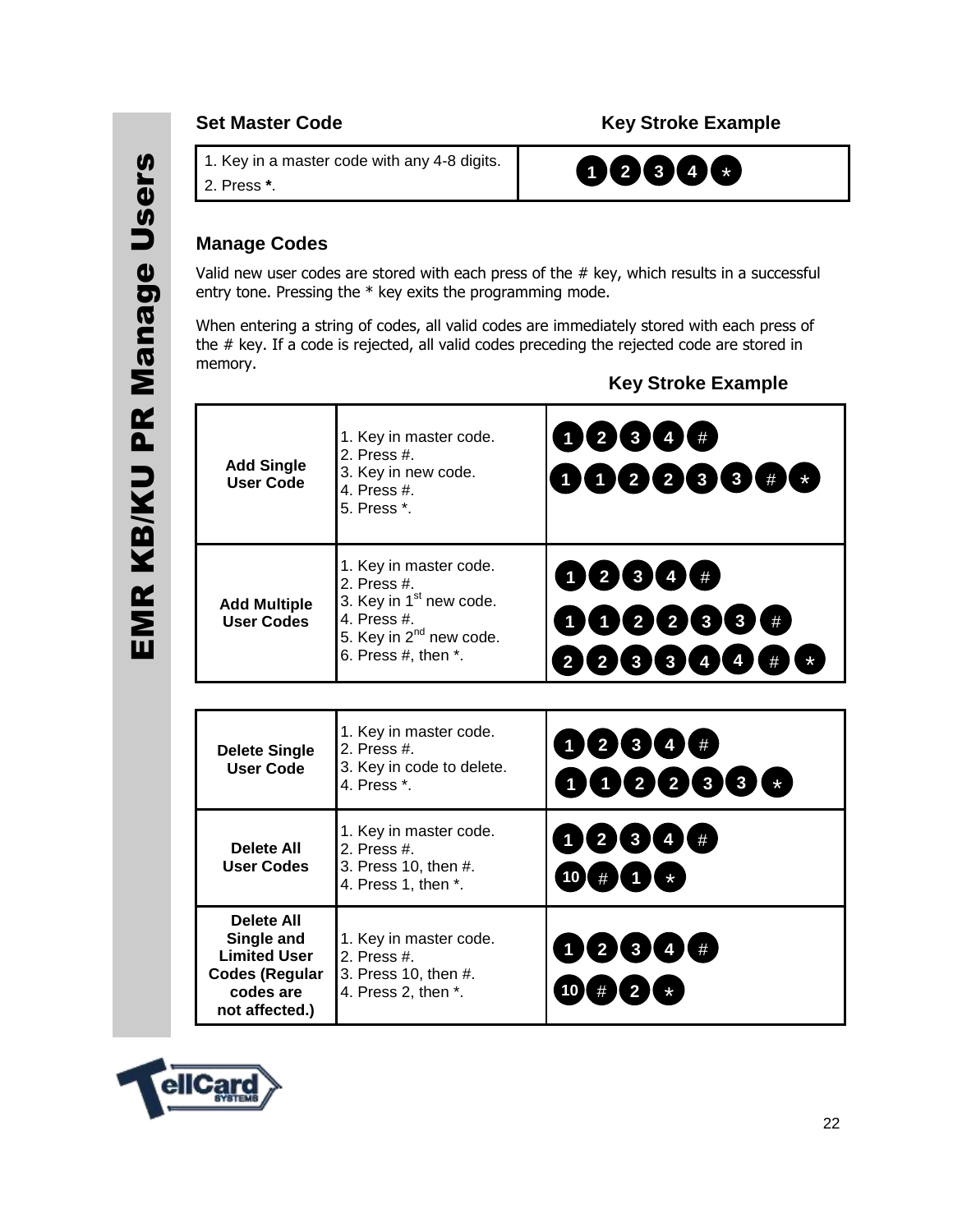# EMR KB/KU PR Manage Users (Cont'd) PR Manage Users (cont'd) EMR KB/KU

#### **Single Use Code(s) – Function 8**

Single Use Code(s) - Function 8 allows a single entry. When used, the code is immediately erased from memory. Single use code(s) are entered one at a time. Multiple single use codes cannot be entered in a string like the standard user codes.



#### **Limited Use Code(s) – Function 8**

Limited Use Code(s) - Function 8 allows the user to enter a code for a configurable number of times; minimum number of entries is 1, maximum is 9.The code is erased from memory immediately after the last allowed access event. Limited use code(s) are entered one at a time. Multiple limited use codes cannot be entered in a string like the standard user codes.

|                                                           |                                                                                                                                                                         | <b>Key Stroke Example</b>                                                                                                                                                                                                                                         |
|-----------------------------------------------------------|-------------------------------------------------------------------------------------------------------------------------------------------------------------------------|-------------------------------------------------------------------------------------------------------------------------------------------------------------------------------------------------------------------------------------------------------------------|
| Limited<br><b>Use</b><br>$Code(s)$ –<br><b>Function 8</b> | 1. Key in<br>master code.<br>2. Press #.<br>3. Press 8.<br>4. Press #.<br>5. Key in<br>new code.<br>$6.$ Press #.<br>7. Press X (1-9<br>entries allowed)<br>8. Press *. | 12344#<br>$\color{red}\bullet\color{red}\textbf{0}\color{black} \textbf{0}\color{red}\color{blue}\textbf{0}\color{black} \textbf{0}\color{black} \textbf{0}\color{black} \textbf{0}\color{black} \textbf{0}\color{black} \textbf{0}\color{black} \textbf{0}$<br>8 |

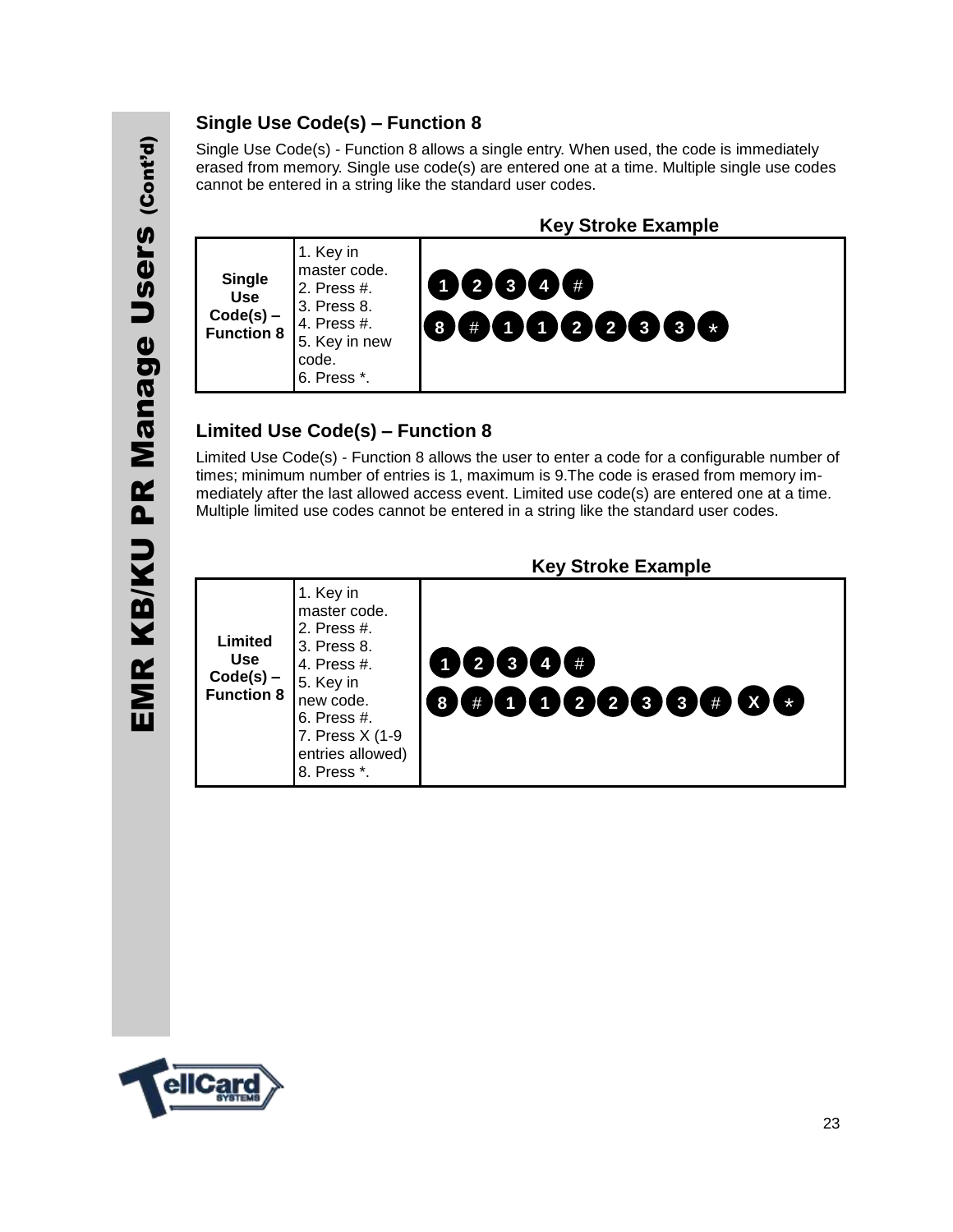The EMR KB/KU PR lock has three operational modes (functions): Emergency Lockdown – Mode 0, Faculty Privacy (Relock) – Mode 1, and Service Station (Passage) – Mode 2. The factory default setting is Faculty Privacy (Relock) – Mode 1.

#### **Emergency Lockdown – Mode 0**

In Emergency Lockdown – Mode 0, the lock temporarily disables all user codes except the master code, and immediately locks the door. A master code or optional remote release temporarily unlocks door to allow entry, then relocks.

- 1. Enter master code, followed by #.
- 2. Press zero (0).
- 3. Press \*.

| <b>Emergency</b><br>Lockdown -<br>Mode 0 | 1. Key in master code.<br>$2.$ Press #.<br>3. Press zero (0).<br>4. Press *. |
|------------------------------------------|------------------------------------------------------------------------------|
|------------------------------------------|------------------------------------------------------------------------------|

#### **Key Stroke Example**



#### **Faculty Privacy (Relock) – Mode 1**

In Faculty Privacy (Relock) - Mode 1, the door is always locked. A valid credential will unlock the lock for 4 seconds unless the room is occupied, and the thumbturn is engaged. When the thumbturn is engaged, all users except the master are disabled. Setting the device to Faculty Privacy (Relock) - Mode 1 immediately secures the door.

- 1. Enter master code, followed by #.
- 2. Press 1.
- 3. Press \*.



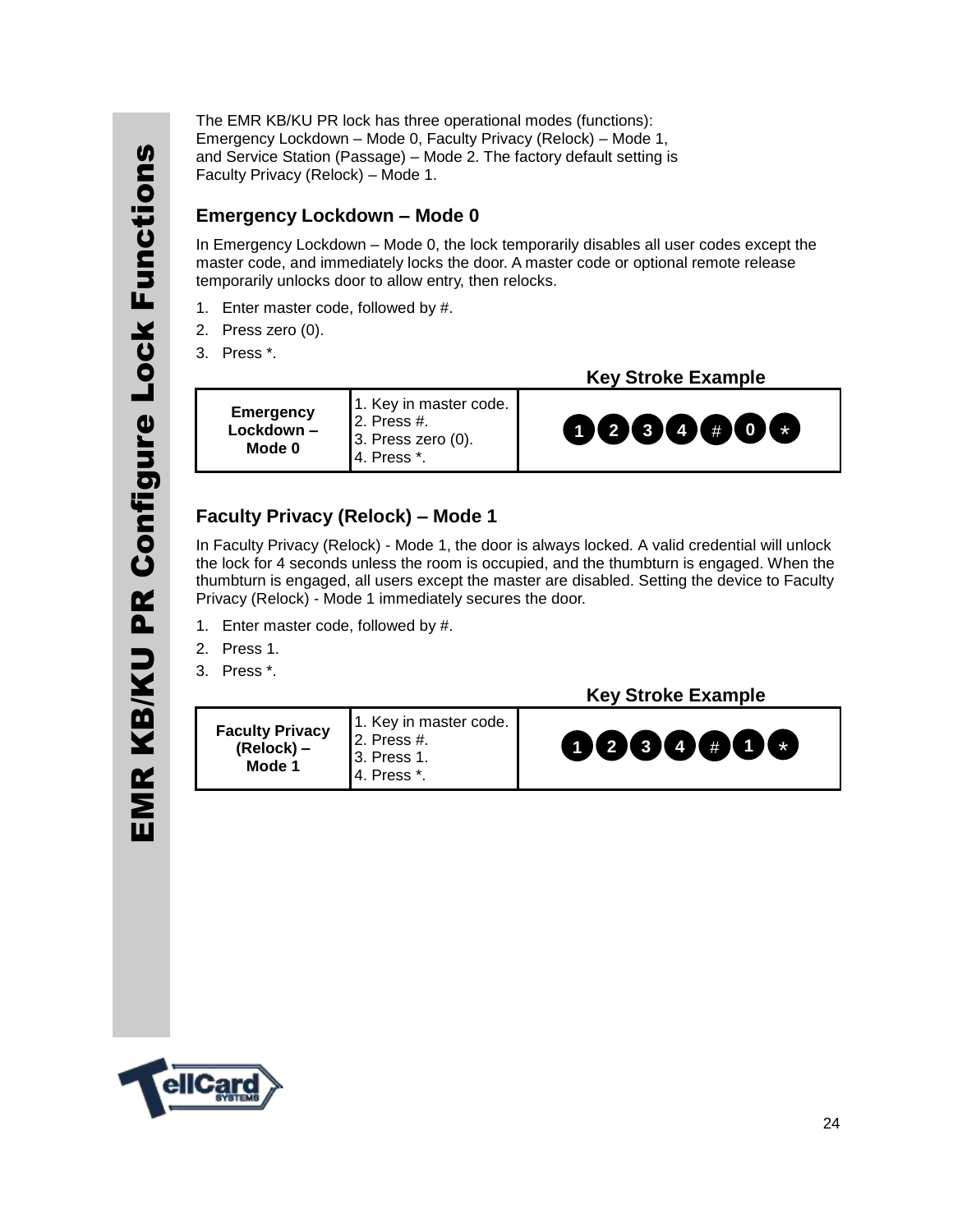#### **Service Station (Passage Toggle) – Mode 2**

In Service Station (Passage Toggle) - Mode 2, the lock is unlocked until the room is occupied, and the thumbturn is engaged. When the thumbturn is engaged, all users except the master are disabled. Entering a valid credential secures the room until another valid credential is entered to unlock the room.

- 1. Enter master code, followed by #.
- 2. Press 2.
- 3. Press \*.

 **Key Stroke Example**

| <b>Provide Station</b> $\begin{bmatrix} 1. \text{ Key in master code.} \\ 2. \text{ Press } \text{\#}. \\ 3. \text{ Press } 2. \end{bmatrix}$<br>0000000<br>$-$ Mode 2<br>4. Press *. |  |
|---------------------------------------------------------------------------------------------------------------------------------------------------------------------------------------|--|
|---------------------------------------------------------------------------------------------------------------------------------------------------------------------------------------|--|

#### **Service Station (Passage Toggle) Mode Timer**

The Service Station (Passage Toggle) Mode Timer automatically locks after a configurable number of hours (Service Station (Passage Toggle) – Mode 2). A setting of zero (0) disables this feature. The default setting is disabled (0); minimum time is 1 hour, maximum is 9 hours.

| <b>Service Station</b><br>1. Key in master code.<br>(Passage<br>2. Press #.<br>Toggle)<br>3. Press 3.<br><b>Mode Timer</b> | <b>Key Stroke Example</b>                             |
|----------------------------------------------------------------------------------------------------------------------------|-------------------------------------------------------|
| 3. Press #.<br>Default = $0$<br>4. Press X<br>(Time Choice).<br>$X = Time Choice$<br>5. Press *.<br>(Hours)                | $(1)$ $(2)$ $(3)$ $(4)$ $(4)$ $(3)$ $(4)$ $(3)$ $(4)$ |

#### **Unlock Delay Time**

The Unlock Delay Time function sets the number of seconds the lock remains unlocked when in Relock – Mode 1. The default time is 4 seconds; minimum is 1 second, maximum is 99 seconds.

|                                                                                                     |                                                                                                                     | <b>Key Stroke Example</b> |
|-----------------------------------------------------------------------------------------------------|---------------------------------------------------------------------------------------------------------------------|---------------------------|
| <b>Unlock</b><br><b>Delay Time</b><br>Default =<br><b>4 seconds</b><br>X = Time Choice<br>(Seconds) | 1. Key in master code.<br>2. Press #.<br>3. Press 4.<br>14. Press #.<br>5. Press X<br>(Time Choice).<br>6. Press *. | 0000#0#00                 |

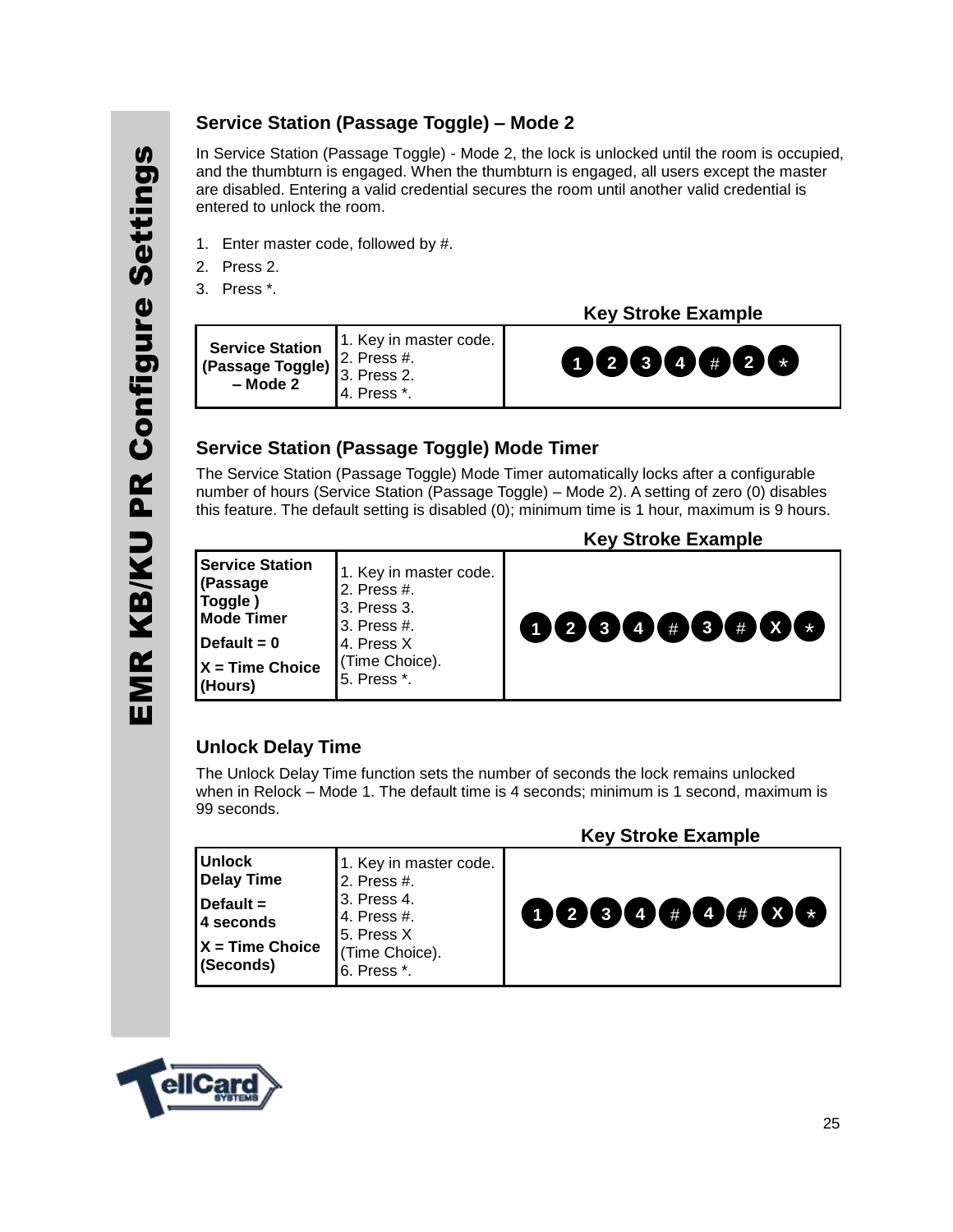#### **Lockout Delay Time**

The Lockout Delay Time function sets the number of seconds the lock will disallow keypad entry after three unsuccessful code entries. The default time is 20 seconds, zero (0) seconds disables the feature; maximum is 99 seconds.

|                                                                                            |                                                                                                                                 | <b>Key Stroke Example</b> |
|--------------------------------------------------------------------------------------------|---------------------------------------------------------------------------------------------------------------------------------|---------------------------|
| Locked<br><b>Delay Time</b><br>Default $=$<br>20 seconds<br>$X = Time Choice$<br>(Seconds) | 1. Key in master code.<br>2. Press #.<br>3. Press 5.<br>4. Press #.<br>5. Press X<br>(Time Choice).<br><sup>1</sup> 6. Press *. | 000000000                 |

#### **Remote Release Functionality**

 **Key Stroke Example Remote Release Functionality X = Mode Choice**  1. Key in master code. 2. Press #. 3. Press 6. 4. Press #. 5. Press X (Mode Choice). 6. Press \*. **1 2 3 4** # **6** \* # **X**

 $X = 0 \rightarrow$  Default: Matches current function mode.

 $X = 3 \rightarrow$  Switches to Emergency Lockdown – Mode 0. Set to Passage – Mode 2 or Relock – Mode 1 on lock keypad to exit this mode.

 $X = 4 \rightarrow$  Disables remote release.

**Sound:** The sound function toggles confirmation beeps from ON to OFF, and OFF to ON.

|                              |                                                                     | <b>Key Stroke Example</b> |
|------------------------------|---------------------------------------------------------------------|---------------------------|
| <b>Sound</b><br>Default = ON | 1. Key in master code.<br>2. Press #.<br>3. Press 7.<br>4. Press *. | 0000000                   |

For information on Single Use and Limited Use Code(s) – Function 8, see page 23.

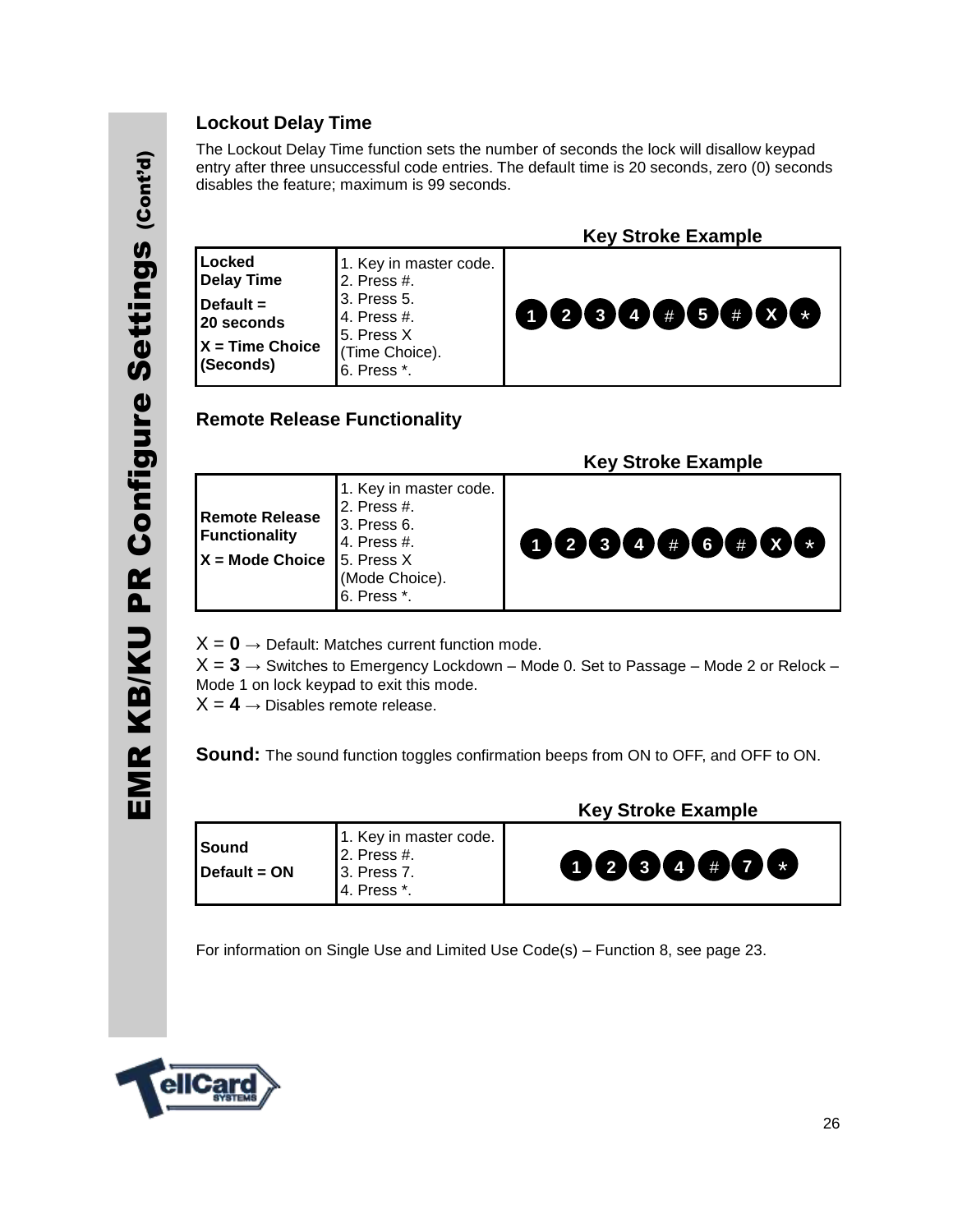| <b>Problem</b>                                                                                                   | <b>Possible Cause</b>                                        | <b>Solution</b>                                                                                        |
|------------------------------------------------------------------------------------------------------------------|--------------------------------------------------------------|--------------------------------------------------------------------------------------------------------|
| No sound/tone when<br>buttons are pressed or<br>when I present my<br>credentials.                                | Sound is muted.                                              | Turn sound ON.<br>See page 26.                                                                         |
| I hear a long steady tone<br>with a green light after I<br>enter or present my<br>credentials.                   | Low battery.                                                 | Check and replace<br>batteries, if necessary.                                                          |
| I hear a long steady tone                                                                                        | Invalid user code.                                           | Add user. See page 22.                                                                                 |
| with a red light after I enter<br>or present my credentials.                                                     | <b>Emergency Lockdown</b><br>- Mode 0 is active.             | Change mode. See<br>page 24.                                                                           |
| The red and green lights<br>alternately flash.                                                                   | The unit has been<br>factory reset.                          | Enter new master code.<br>See page 21.                                                                 |
| There is a long tone and the<br>red light illuminates with<br>every button press or<br>credentials presentation. | More than 3 invalid<br>credentials were entered<br>in a row. | Wait 30 seconds depending<br>on configuration) and try<br>again. See Lockout Delay<br>Time on page 26. |
| Unlocks, but locks again<br>too quickly.                                                                         | Unlock delay time too short.                                 | Lengthen Unlock Delay<br>Time. See page 25.                                                            |
|                                                                                                                  | Code already exists in<br>the lock.                          | Enter a different code.                                                                                |
| The lock will not accept the<br>code I am trying to add.                                                         | Code length is too short or<br>too long.                     | Enter a 4-8 digit code.                                                                                |
|                                                                                                                  | You are not in<br>program mode.                              | <b>Refer to Managing Users</b><br>section. See page 22.                                                |

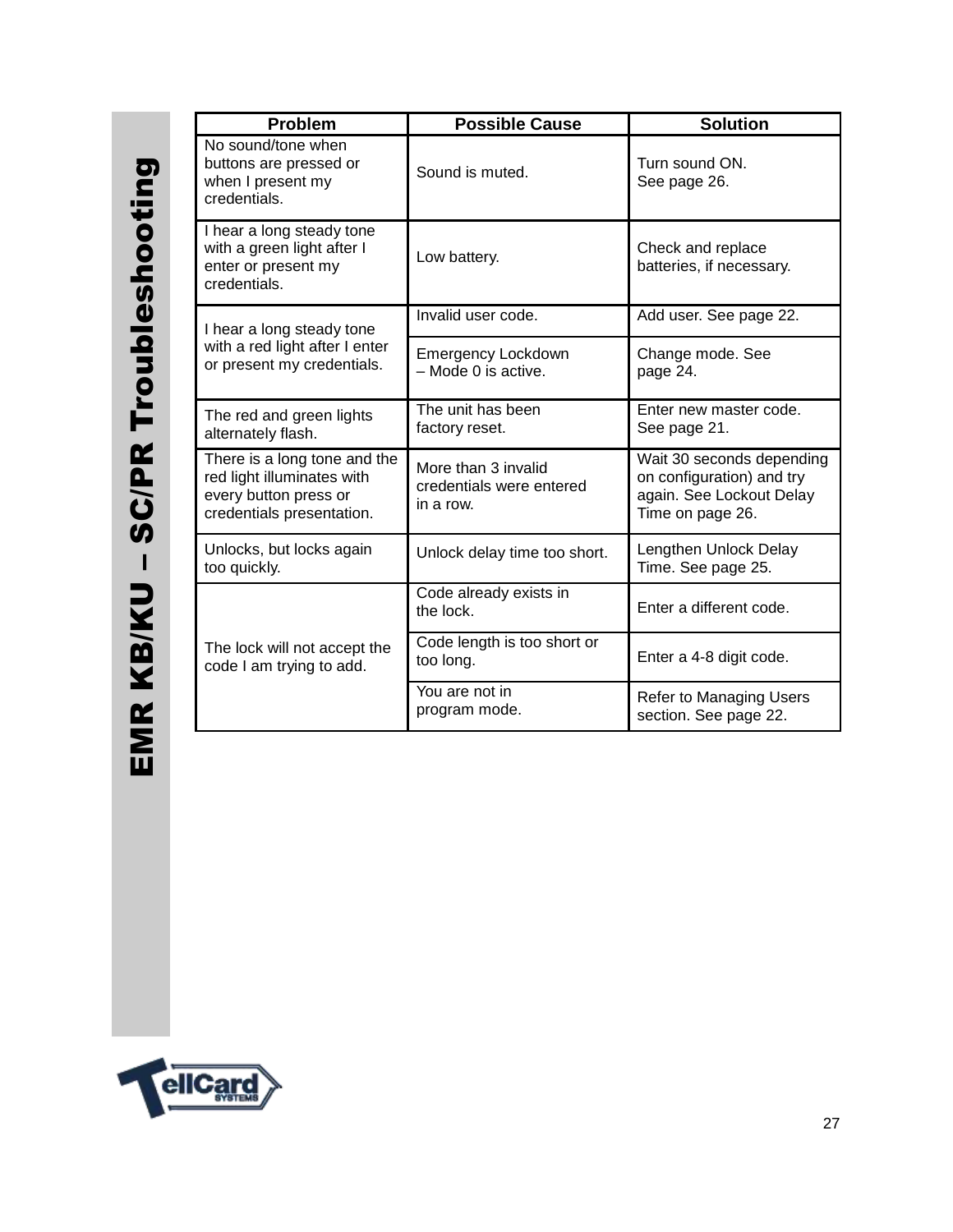

#### **Reset Options:**

| <b>Change Master</b><br>Code<br>This mode does not<br>delete users or<br>lock settings. | 1. Hold program button (shown)<br>above) for 5 seconds until beep<br>is heard.<br>2. Release button.<br>3. Enter new master code.<br>4. Press *. | $\langle$ PROGRAM><br>1 2 3 4 4                                      |
|-----------------------------------------------------------------------------------------|--------------------------------------------------------------------------------------------------------------------------------------------------|----------------------------------------------------------------------|
| <b>Factory Reset</b><br>This mode clears all<br>codes, and resets all<br>lock settings. | 1. Hold program button (shown)<br>above) for 5 seconds until beep<br>is heard.<br>2. Press $# 10$ times.                                         | $\langle$ PROGRAM><br>#<br>#<br>#<br>#<br>#<br>#<br>#<br>#<br>#<br># |

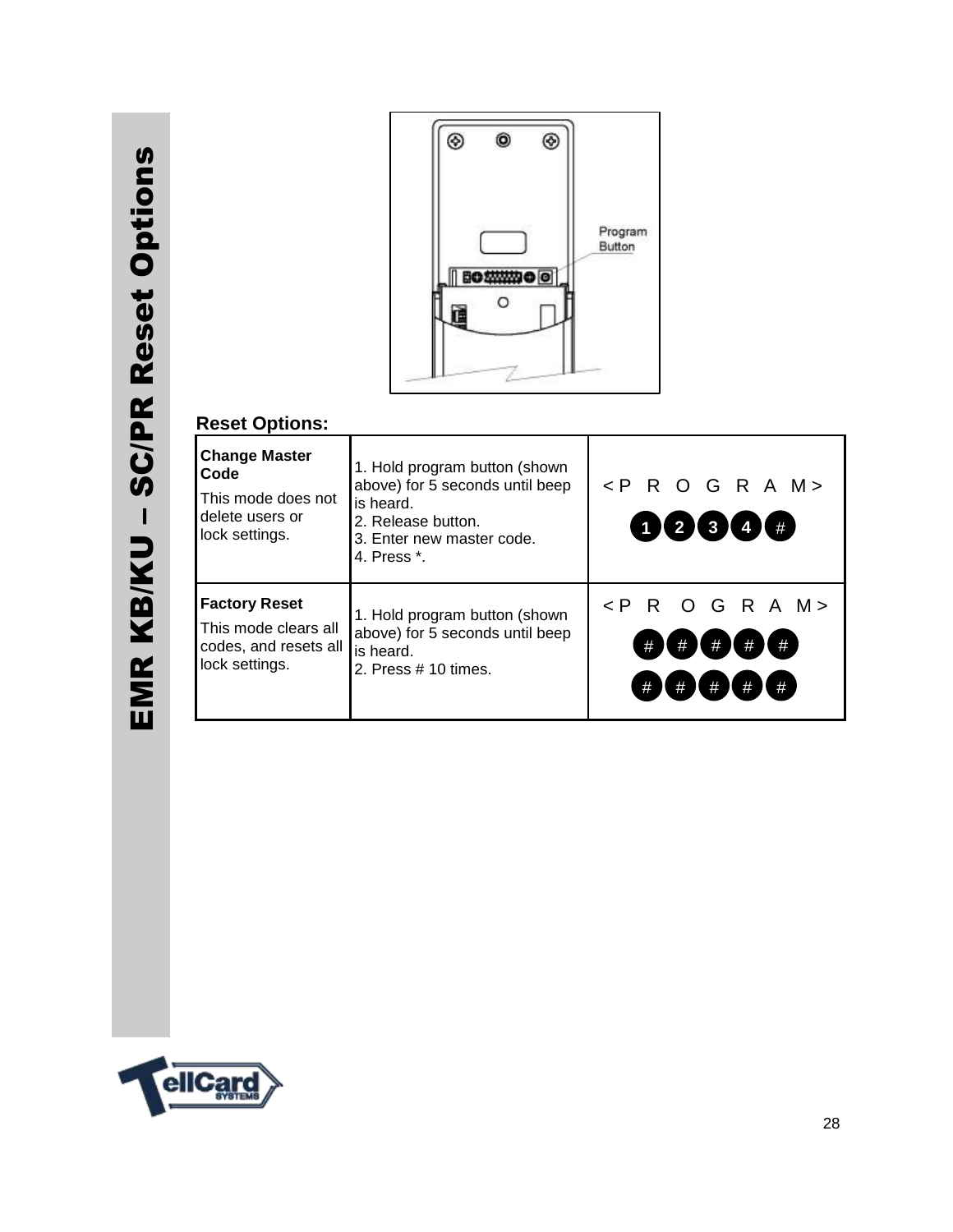EMR KB/KU - AP/OF/SC/PR Sample User Chart EMR KB/KU - AP/OF/SC/PR Sample User Chart

| User #                  | <b>User Name</b> | Code |
|-------------------------|------------------|------|
| $\mathbf{1}$            |                  |      |
| $\overline{2}$          |                  |      |
| $\mathbf{3}$            |                  |      |
| $\overline{\mathbf{4}}$ |                  |      |
| 5                       |                  |      |
| $\,6$                   |                  |      |
| $\overline{7}$          |                  |      |
| $\bf 8$                 |                  |      |
| $\boldsymbol{9}$        |                  |      |
| $10\,$                  |                  |      |
| $11$                    |                  |      |
| 12                      |                  |      |
| 13                      |                  |      |
| 14                      |                  |      |
| $15\,$                  |                  |      |
| $16\,$                  |                  |      |
| 17                      |                  |      |
| $18\,$                  |                  |      |
| $19$                    |                  |      |
| $20\,$                  |                  |      |
| 21                      |                  |      |
| 22                      |                  |      |
| 23                      |                  |      |
| 24                      |                  |      |
| 25                      |                  |      |
| 26                      |                  |      |
| 27                      |                  |      |
| 28                      |                  |      |
| 29                      |                  |      |
| $30\,$                  |                  |      |